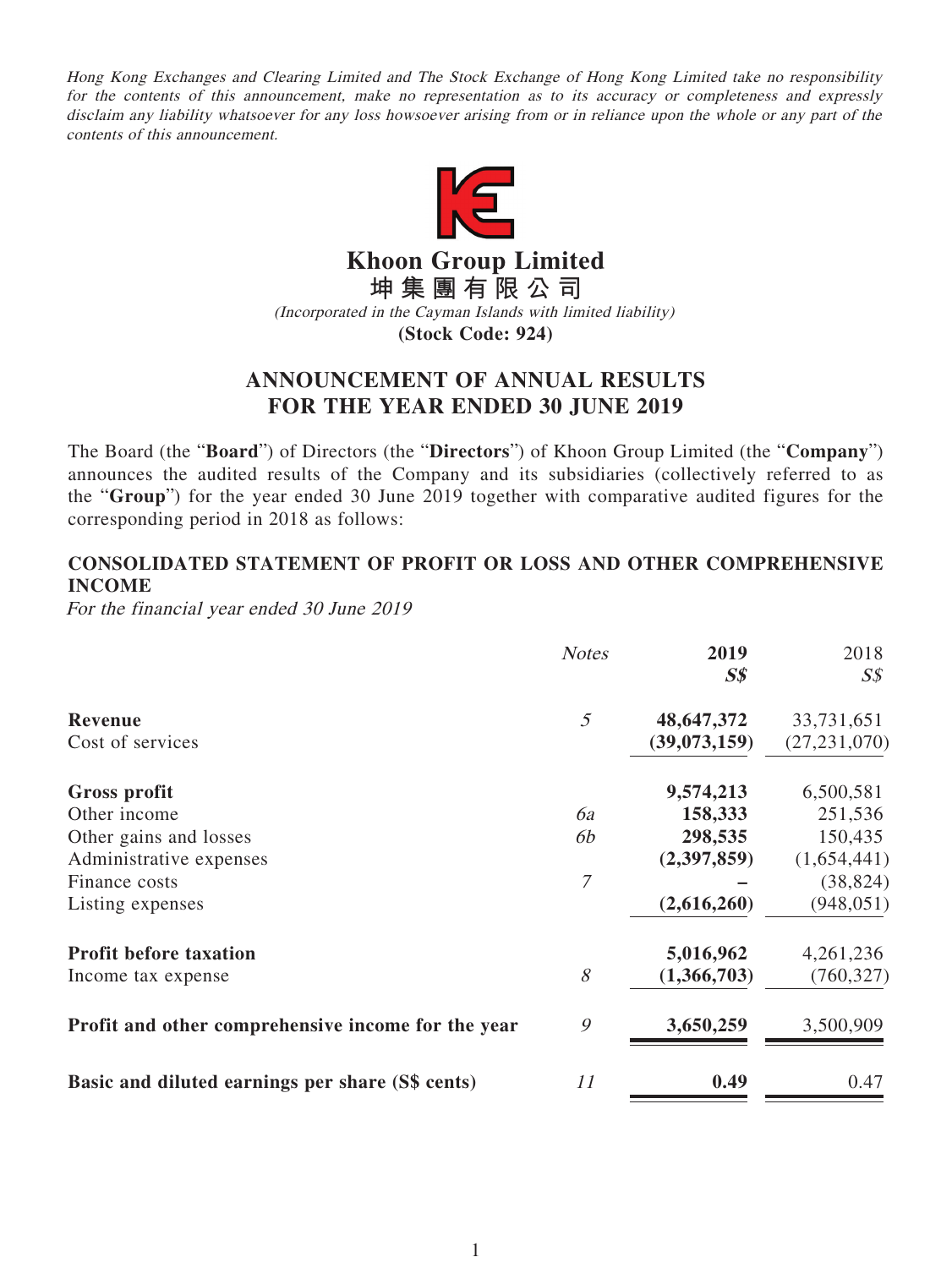## **CONSOLIDATED STATEMENT OF FINANCIAL POSITION**

As at 30 June 2019

|                                                            | <b>Notes</b> | 2019<br>S <sub>s</sub>       | 2018<br>$S\mathcal{S}$  |
|------------------------------------------------------------|--------------|------------------------------|-------------------------|
| <b>ASSETS AND LIABILITIES</b><br><b>Non-current assets</b> |              |                              |                         |
| Property, plant and equipment                              | 12           | 881,242                      | 1,208,225               |
| Investment property                                        | 13           | 871,934                      | 887,956                 |
| Deposits                                                   | 15a          | 113,700                      |                         |
|                                                            |              | 1,866,876                    | 2,096,181               |
| <b>Current assets</b>                                      |              |                              |                         |
| Trade receivables                                          | 14           | 2,688,824                    | 3,360,752               |
| Other receivables, deposits and prepayments                | 15b          | 1,704,862                    | 712,273                 |
| Contract assets<br>Amounts due from directors              | 16<br>17     | 32,768,152                   | 11,440,486<br>1,319,742 |
| Bank balances and cash                                     | 18           | 5,993,458                    | 5,997,729               |
|                                                            |              | 43,155,296                   | 22,830,982              |
| <b>Current liabilities</b>                                 |              |                              |                         |
| Trade and other payables                                   | 19           | 29,041,325                   | 12,802,753              |
| <b>Contract liabilities</b>                                | 16           |                              | 42,365                  |
| Income tax payable                                         |              | 1,578,237                    | 1,377,374               |
|                                                            |              | 30,619,562                   | 14,222,492              |
| Net current assets                                         |              | 12,535,734                   | 8,608,490               |
| <b>Total assets less current liabilities</b>               |              | 14,402,610                   | 10,704,671              |
| <b>Non-current liability</b>                               |              |                              |                         |
| Deferred tax liabilities                                   | 20           | 53,603                       | 5,923                   |
| <b>Net assets</b>                                          |              | 14,349,007                   | 10,698,748              |
| <b>EQUITY</b>                                              |              |                              |                         |
| <b>Capital and reserves</b>                                |              |                              |                         |
| Share capital                                              | 21           | 52                           | 1,500,003               |
| Share premium                                              |              | 12,917,842                   |                         |
| Merger reserve<br>Accumulated profits                      |              | (11, 417, 891)<br>12,849,004 | 9,198,745               |
|                                                            |              |                              |                         |
| <b>Equity attributable to owners of the Company</b>        |              | 14,349,007                   | 10,698,748              |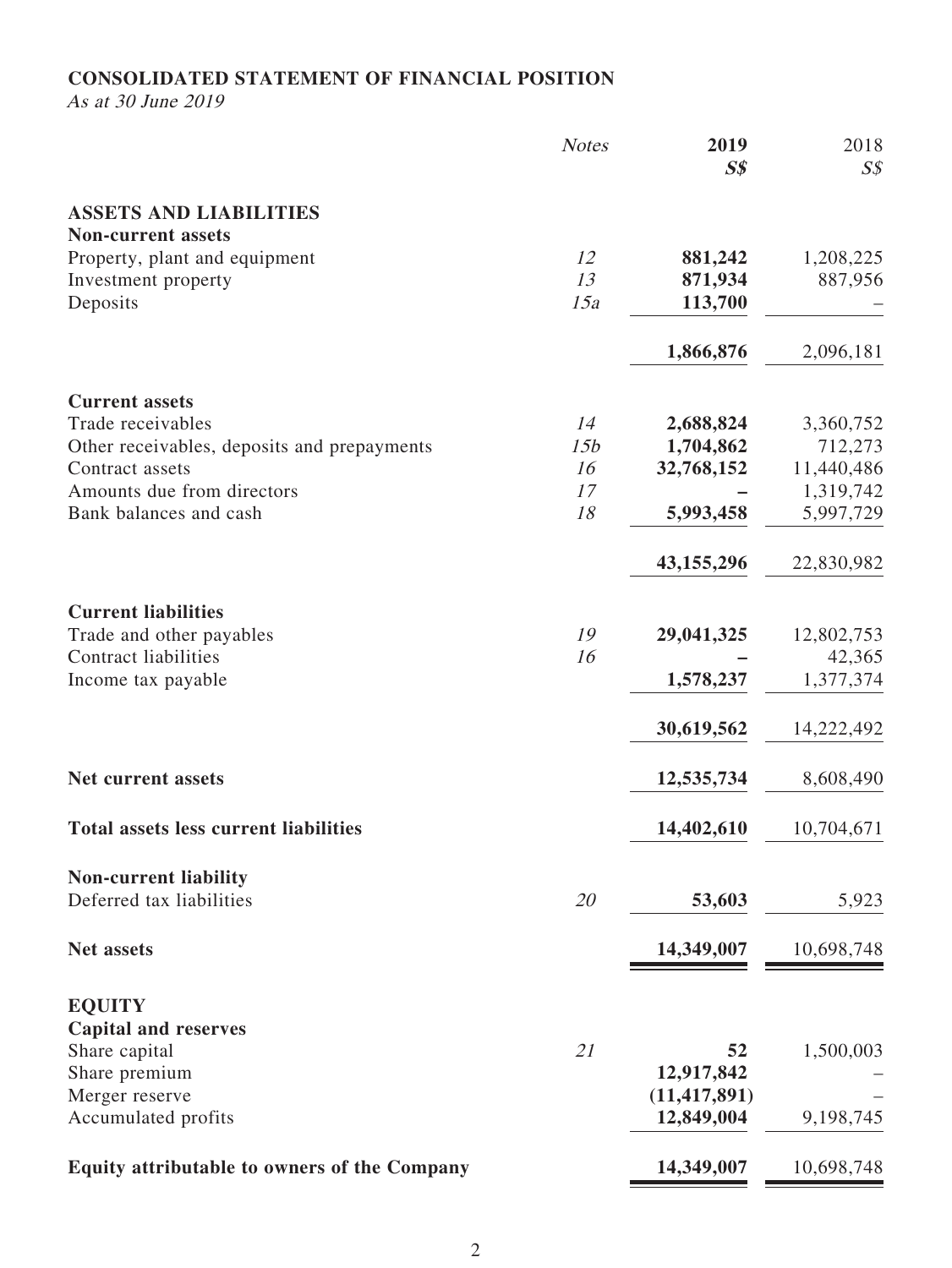## **NOTES TO THE CONSOLIDATED FINANCIAL STATEMENTS**

For the financial year ended 30 June 2019

### **1 GENERAL**

Khoon Group Limited (the "Company") was incorporated and registered as an exempted company in the Cayman Islands with limited liability on 24 July 2018 and its registered office is located at P.O. Box 1350, Clifton House, 75 Fort Street, Grand Cayman KY1-1108, Cayman Islands. The Company was registered with the Registrar of Companies in Hong Kong as a non-Hong Kong company under Part 16 of the Companies Ordinance (Chapter 622 of the Laws of Hong Kong) (the "Companies Ordinance") on 18 September 2018 and the principal place of business in Hong Kong is Unit B, 17/F, United Centre, 95 Queensway, Hong Kong. The head office and principal place of business of the Group is at Block 5000 Ang Mo Kio Avenue 5, #04-01 Techplace II, Singapore 569870. The shares of the Company have been listed on the Main Board of The Stock Exchange of Hong Kong Limited (the "Stock Exchange") since 5 July 2019.

The Company is a subsidiary of Lead Development Investment Limited ("Lead Development"), incorporated in the British Virgin Islands (the "BVI"), which is also the Company's ultimate holding company. Lead Development is owned by Mr. Ang Jui Khoon ("Mr. JK Ang") and his son Mr. Ang Kok Kwang ("Mr. KK Ang").

The Company is an investment holding company and the principal activities of its operating subsidiary, Khoon Engineering Contractor Pte. Ltd. ("Khoon Engineering"), are the provision of electrical engineering services.

The consolidated financial statements are presented in Singapore Dollars ("S\$"), which is also the functional currency of the Company.

### **2 GROUP REORGANISATION AND BASIS OF PREPARATION AND PRESENTATION OF THE CONSOLIDATED FINANCIAL STATEMENTS**

In preparing for the initial listing of the shares of the Company on the Stock Exchange, the companies comprising the Group underwent a group reorganisation (the "Reorganisation") as described below. Prior to the Reorganisation, Khoon Engineering, the only operating subsidiary of the Group, was controlled by Mr. JK Ang and Mr. KK Ang (collectively, the "Controlling Shareholders"), who owned 87.3% and 12.7% of equity interest in Khoon Engineering, respectively. The Controlling Shareholders have been managing and controlling Khoon Engineering on a collective basis on all decisions, including but not limited to, financial, management and operational matters, of Khoon Engineering. Each of the Controlling Shareholders has reiterated his agreement in writing that, in respect of the aforesaid matters in relation to Khoon Engineering, they have always been acting in concert.

The Reorganisation comprised the following steps:

### **(i) Incorporation of Lead Development and Top Stride Investment Limited ("Top Stride")**

On 4 July 2018, Lead Development was incorporated in the BVI with liability limited by shares and is authorised to issue a maximum of 50,000 shares of a single class with no par value. On 4 July 2018, 13,091 ordinary shares and 1,909 ordinary shares of Lead Development were issued and allotted to Mr. JK Ang and Mr. KK Ang respectively, for cash consideration, pursuant to the memorandum and articles of association of Lead Development.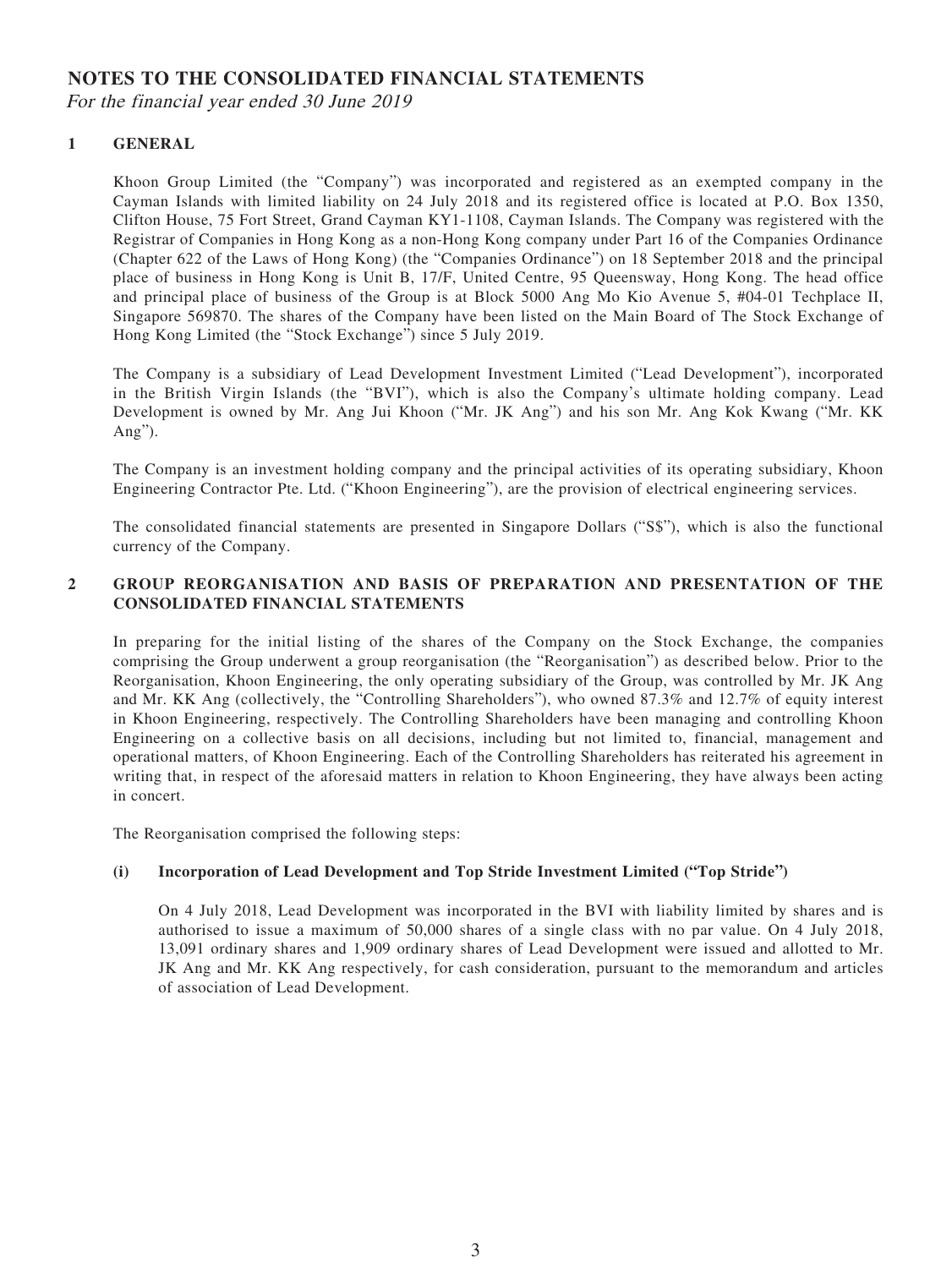On 28 June 2018, Top Stride was incorporated in the BVI with liability limited by shares and is authorised to issue a maximum of 50,000 shares of a single class with no par value. On 28 June 2018, 13,091 ordinary shares and 1,909 ordinary shares of Top Stride were issued and allotted to Mr. JK Ang and Mr. KK Ang respectively with a total consideration of United States dollar ("US\$") 2 (equivalent to S\$3) pursuant to the memorandum and articles of association of Top Stride.

#### **(ii) Incorporation of the Company**

On 24 July 2018, the Company was incorporated in the Cayman Islands as an exempted company with limited liability with an initial authorised share capital of Hong Kong Dollar ("HK\$") 100,000 divided into 10,000,000 shares with par value of HK\$0.01 each.

On 24 July 2018, one nil-paid subscriber share was allotted and issued to the initial subscriber, and was transferred to Lead Development on the same day, after which the Company became wholly-owned by Lead Development.

### **(iii) Acquisition of Khoon Engineering by Top Stride**

On 31 August 2018, Mr. JK Ang and Mr. KK Ang, as vendors, and Top Stride, as purchaser, entered into a sale and purchase agreement, pursuant to which Top Stride acquired 1,309,090 shares and 190,910 shares of Khoon Engineering, representing all of its issued shares in aggregate, from Mr. JK Ang and Mr. KK Ang, at the consideration of S\$10,606,810 and S\$1,546,835 respectively. In settlement of the aforesaid consideration, Top Stride issued and allotted 13,091 ordinary shares and 1,909 ordinary shares, credited as fully paid, to Mr. JK Ang and Mr. KK Ang respectively.

Upon completion of the above acquisition on 31 August 2018, Khoon Engineering became a whollyowned subsidiary of Top Stride.

#### **(iv) Acquisition of Top Stride by the Company**

On 12 March 2019, Mr. JK Ang and Mr. KK Ang, as vendors, and the Company, as purchaser, entered into a sale and purchase agreement, pursuant to which the Company acquired 26,182 shares and 3,818 shares of Top Stride, representing all of its issued shares in aggregate, from Mr. JK Ang and Mr. KK Ang respectively, at the consideration of S\$11,273,877 and S\$1,644,017 respectively. In settlement of the aforesaid consideration, the Company issued and allotted 29,999 shares, credited as fully paid, to Lead Development, and crediting as fully paid at par one nil-paid share held by Lead Development, at the instructions of Mr. JK Ang and Mr. KK Ang.

Following the aforesaid acquisition, Khoon Engineering became indirectly wholly owned by the Company.

As a result of the Reorganisation as completed on 12 March 2019, the Company became the holding company of the Group with its business being conducted through the operating subsidiary in Singapore, i.e. Khoon Engineering.

The Group resulting from the Reorganisation is regarded as a continuing entity. Accordingly, the consolidated financial statements have been prepared to include the financial statements of the companies now comprising the Group as if the group structure upon the completion of the Reorganisation had been in existence throughout the period, or since their respective dates of incorporation or establishment where this is a shorter period.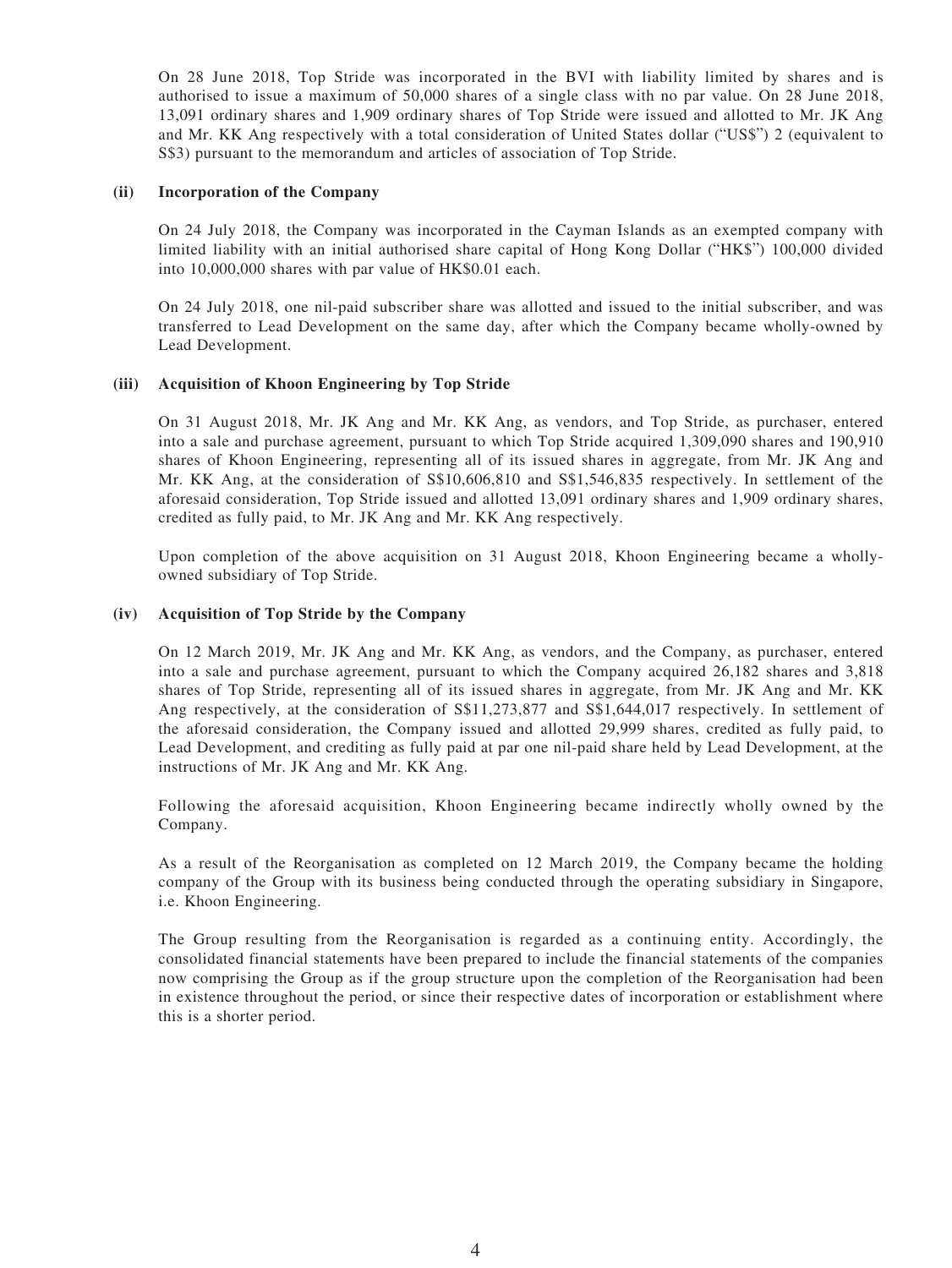#### **3 ADOPTION OF NEW AND REVISED STANDARDS**

#### **New and amended IFRS Standards that are effective for the current year**

#### **Impact of initial application of IFRS 9 Financial Instruments**

In the current year, the Group has applied IFRS 9 Financial Instruments and the related consequential amendments to other IFRS Standards that are effective for an annual period that begins on or after 1 January 2018.

The Group has not restated the comparative information, which continues to be reported under IAS 39 Financial Instruments: Recognition and Measurement as permitted under IFRS 9 transitional provision. The application of IFRS 9 on 1 July 2018 has no material impact on the consolidated financial position of the Group with regard to classification and measurement of financial instruments nor has any material additional impairment been recognised upon application of expected loss approach as at the same date.

#### **New and amended IFRS Standards issued but not yet effective**

At the date of authorisation of the consolidated financial statements, the Group has not early applied the following new and amendments to IFRS Standards or IFRS Interpretations Committee ("IFRIC") that have been issued but are not yet effective, which are relevant to the Group:

| <b>IFRS 16</b>                 | Leases <sup>1</sup>                                                |
|--------------------------------|--------------------------------------------------------------------|
| <b>IFRIC 23</b>                | Uncertainty over Income Tax Treatments <sup>1</sup>                |
| Amendments to IFRS 3           | Definition of a Business <sup>2</sup>                              |
| Amendments to IFRS 9           | Prepayment Features with Negative Compensation <sup>1</sup>        |
| Amendments to IFRS 1 and IAS 8 | Definition of Material <sup>3</sup>                                |
| Amendments to IFRS 19          | Plan Amendment, Curtailment or Settlement <sup>1</sup>             |
| Amendments to IFRSs            | Annual Improvements to IFRS Standards 2015-2017 Cycle <sup>1</sup> |
| Framework                      | Amendments to References to the Conceptual Framework in IFRS       |
|                                | Standards <sup>3</sup>                                             |

1 Effective for annual periods beginning on or after 1 January 2019, with early application permitted.

- 2 Effective for business combinations and assets acquisition date is on or after the beginning of the first annual period beginning on or after 1 January 2020.
- 3 Effective for annual periods beginning on or after 1 January 2020.

Except as described below, the directors of the Company considers that the application of the other new and amendments to IFRS Standards is unlikely to have a material impact on the Group's consolidated financial position and performance as well as disclosure in the foreseeable future:

### **IFRS 16 Leases**

#### General impact of application of IFRS 16

IFRS 16 introduces a comprehensive model for the identification of lease arrangements and accounting treatments for both lessors and lessees. IFRS 16 will supersede the current lease guidance including IAS 17 Leases and the related interpretations when it becomes effective for accounting periods beginning on or after 1 January 2019.

In contrast to lessee accounting, IFRS 16 substantially carries forward the lessor accounting requirements of IAS 17.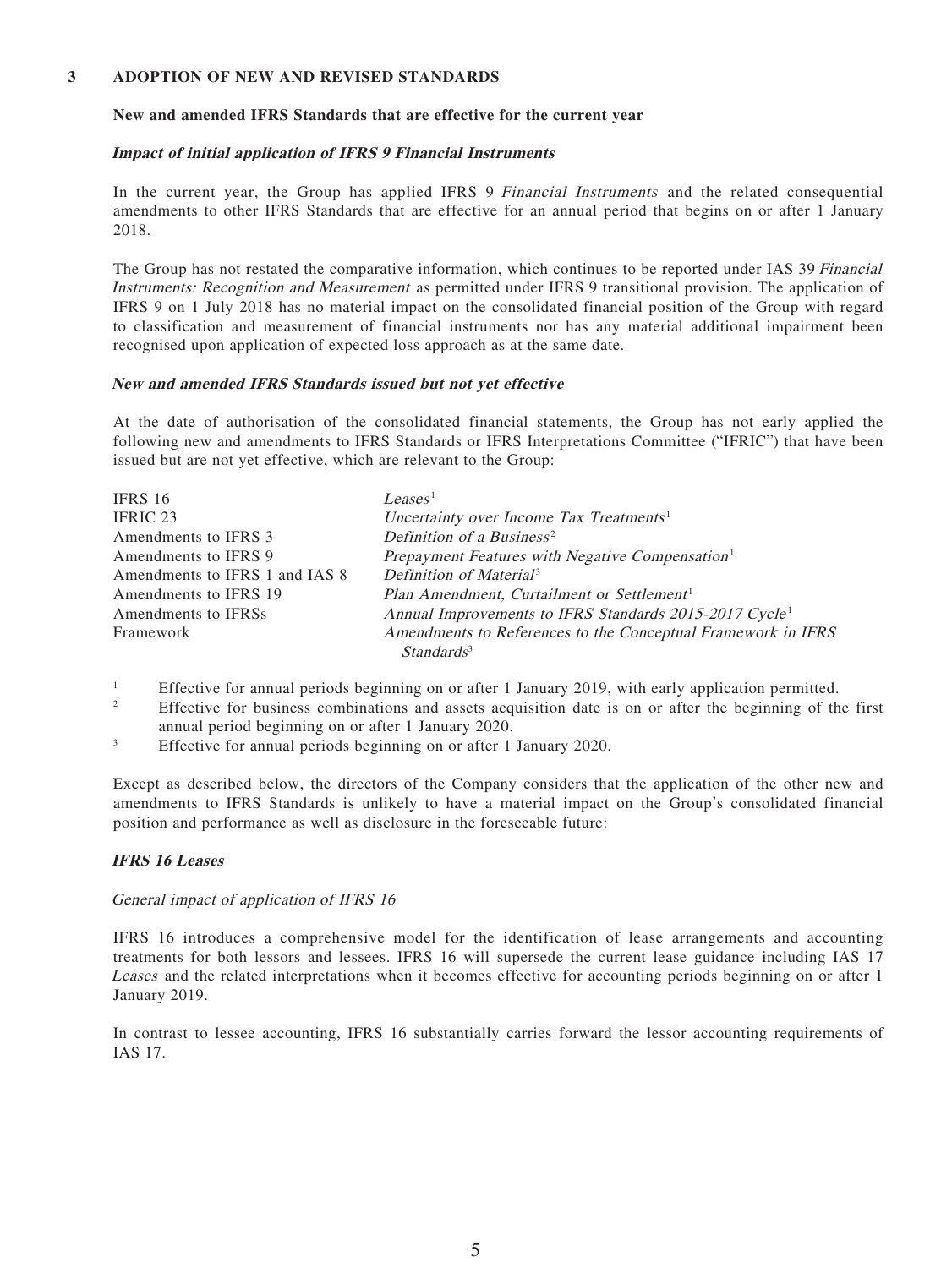### Impact of the new definition of a lease

The Group will make use of the practical expedient available on transition to IFRS 16 not to reassess whether a contract is or contains a lease. Accordingly, the definition of a lease in accordance with IAS 17 and IFRIC 4 will continue to apply to those leases entered or modified before 1 July 2019.

The change in definition of a lease mainly relates to the concept of control. IFRS 16 distinguishes between leases and service contracts on the basis of whether the use of an identified asset is controlled by the customer. Control is considered to exist if the customer has:

- the right to obtain substantially all of the economic benefits from the use of an identified asset; and
- the right to direct the use of that asset.

The Group will apply the definition of a lease and related guidance set out in IFRS 16 to all lease contracts entered into or modified on or after 1 July 2019 (whether it is a lessor or a lessee in the lease contract). Based on preliminary assessment, management is of the view that the new definition in IFRS 16 will not change significantly the scope of contracts that meet the definition of a lease for the Group.

#### Impact on Lessee Accounting

#### Operating leases

IFRS 16 will change how the Group accounts for leases previously classified as operating leases under IAS 17, which were off-balance sheet.

On initial application of IFRS 16, for all leases (except as noted below), the Group will:

- a) Recognise right-of-use assets and lease liabilities in the consolidated statement of financial position, initially measured at the present value of the future lease payments;
- b) Recognise depreciation of right-of-use assets and interest on lease liabilities in the consolidated statement of profit or loss;
- c) Separate the total amount of cash paid into a principal portion (presented within financing activities) and interest (presented within operating activities) in the consolidated statement of cash flows.

Lease incentives (e.g. rent-free period) will be recognised as part of the measurement of the right-of-use assets and lease liabilities whereas under IAS 17 they resulted in the recognition of a lease liability incentive, amortised as a reduction of rental expenses on a straight-line basis.

Under IFRS 16, right-of-use assets will be tested for impairment in accordance with IAS 36 Impairment of Assets. This will replace the previous requirement to recognise a provision for onerous lease contracts.

For short-term leases (lease term of 12 months or less) and leases of low-value assets (such as personal computers and office furniture), the Group will opt to recognise a lease expense on a straight-line basis as permitted by IFRS 16.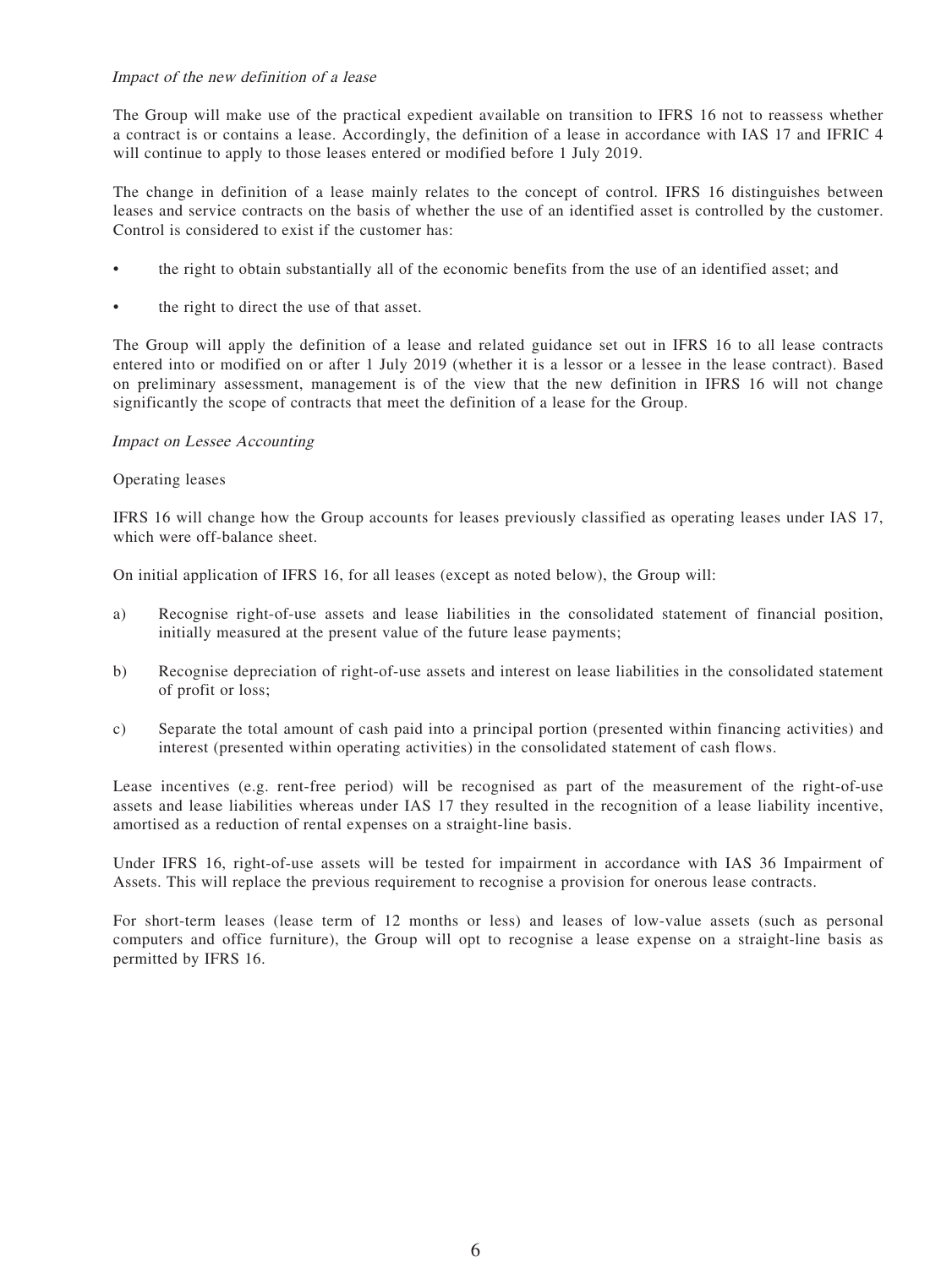As at 30 June 2019, the Group had non-cancellable operations lease commitment of S\$298,290. A preliminary assessment indicates that these arrangements will meet the definition of a lease. Upon application of IFRS 16, the Group will recognise a right-of-use asset and a corresponding liability in respect of all these leases unless they qualify for low value or short-term leases.

In addition, at 30 June 2019, the Group currently considers refundable rental deposits paid of S\$50,300 and refundable rental deposit received of S\$8,550 as rights and obligations under leases to which IAS 17 applies. Based on the definition of lease payments under IFRS 16, such deposits are not payments relating to the right of use of the underlying assets, accordingly, the carrying amounts of such deposits may be adjusted to amortised cost and such adjustments are considered as additional lease payments. Adjustments to refundable rental deposits paid would be included in the carrying amount of right-of-use assets. Adjustments to refundable rental deposits received would be considered as advance lease payments.

The management of the Group does not expect the adoption of IFRS 16 as compared with the current accounting policy would result in significant impact on the result and the net assets of the Group.

#### Impact on Lessor Accounting

Under IFRS 16, a lessor continues to classify leases as either finance leases or operating leases and account for those two types of leases differently. However, IFRS 16 has changed and expanded the disclosures required, in particular regarding how a lessor manages the risks arising from its residual interest in leased assets.

Based on a preliminary analysis, the directors of the Company have assessed that the application of this will not have material impact to the Group.

#### **4 SIGNIFICANT ACCOUNTING POLICIES**

#### **Basis of Accounting**

The consolidated financial statements of the Group have been prepared in accordance with International Financial Reporting Standards issued by the International Accounting Standards Board ("IASB").

In addition, the consolidated financial statements include applicable disclosures required by the Rules Governing the Listing of Securities on the Stock Exchange ("Listing Rules") and the applicable disclosures required by the Companies Ordinance.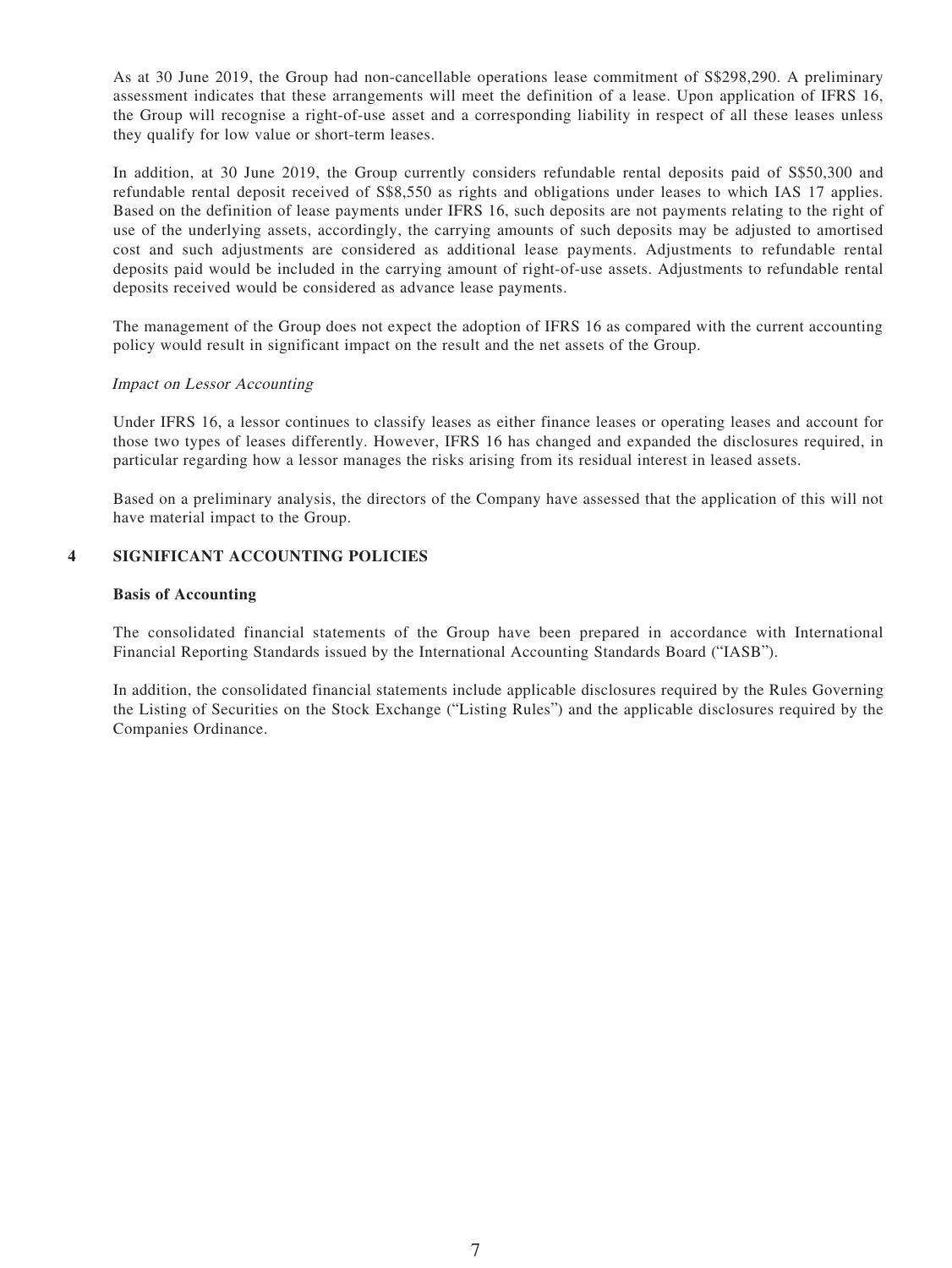### **5 REVENUE AND SEGMENT INFORMATION**

Revenue represents the fair value of amounts received and receivable from provision of electrical engineering services being recognised over time, mainly comprising of (i) assisting to obtain statutory approvals; (ii) customisation and/or installation of electrical systems; and (iii) testing and commissioning by the Group to external customers. It also represents the revenue from contracts with customers.

Information is reported to the executive directors of the Company, being the chief operating decision makers ("CODMs") of the Group, for the purposes of resource allocation and performance assessment. No other analysis of the Group's result nor assets and liabilities is regularly provided to the CODMs for review and the CODMs review the overall results and financial performance of the Group as a whole. Accordingly, only entity-wide disclosures on services, major customers and geographical information are presented in accordance with IFRS 8 Operating Segments.

An analysis of the Group's revenue for the financial year is as follows:

|                                                                     | 2019                     | 2018       |
|---------------------------------------------------------------------|--------------------------|------------|
|                                                                     | $\mathcal{S}\mathcal{S}$ | S\$        |
| Contract revenue from provision of electrical engineering services, |                          |            |
| recognised over time                                                | 48,647,372               | 33,731,651 |

All the Group's services are rendered directly with the customers. Contracts with the Group's customers are agreed in fixed-price with terms from 2 months to 67 months (2018: 1 month to 67 months).

Included in the Group's revenue for the year ended 30 June 2019 is S\$42,073,088 (2018: S\$30,686,184) derived from provision of electrical engineering services to the customers in public sector. Other revenue is derived from provision of electrical engineering services to the customers in private sector.

#### **Transaction price allocated to the remaining performance obligations**

The following table shows the aggregate amount of the transaction price allocated to performance obligations that are unsatisfied (or partially satisfied) as at the end of the reporting period.

|                                                    | 2019<br>S <sub>s</sub> | 2018<br>SS   |
|----------------------------------------------------|------------------------|--------------|
| Provision of electrical engineering services:      |                        |              |
| - Within one year                                  | 39,713,754             | 37, 122, 429 |
| - More than one year but not more than two years   | 16,973,469             | 22,886,824   |
| - More than two years but not more than five years | 6,229,643              | 7,587,707    |
|                                                    | 62,916,866             | 67,596,960   |

Based on the information available to the Group at the end of the reporting period, the management of the Group expects the transaction price allocated to the unsatisfied (or partially satisfied) contracts as at 30 June 2019 and 2018 will be recognised as revenue during the years ended/ending 30 June 2019 to 2022.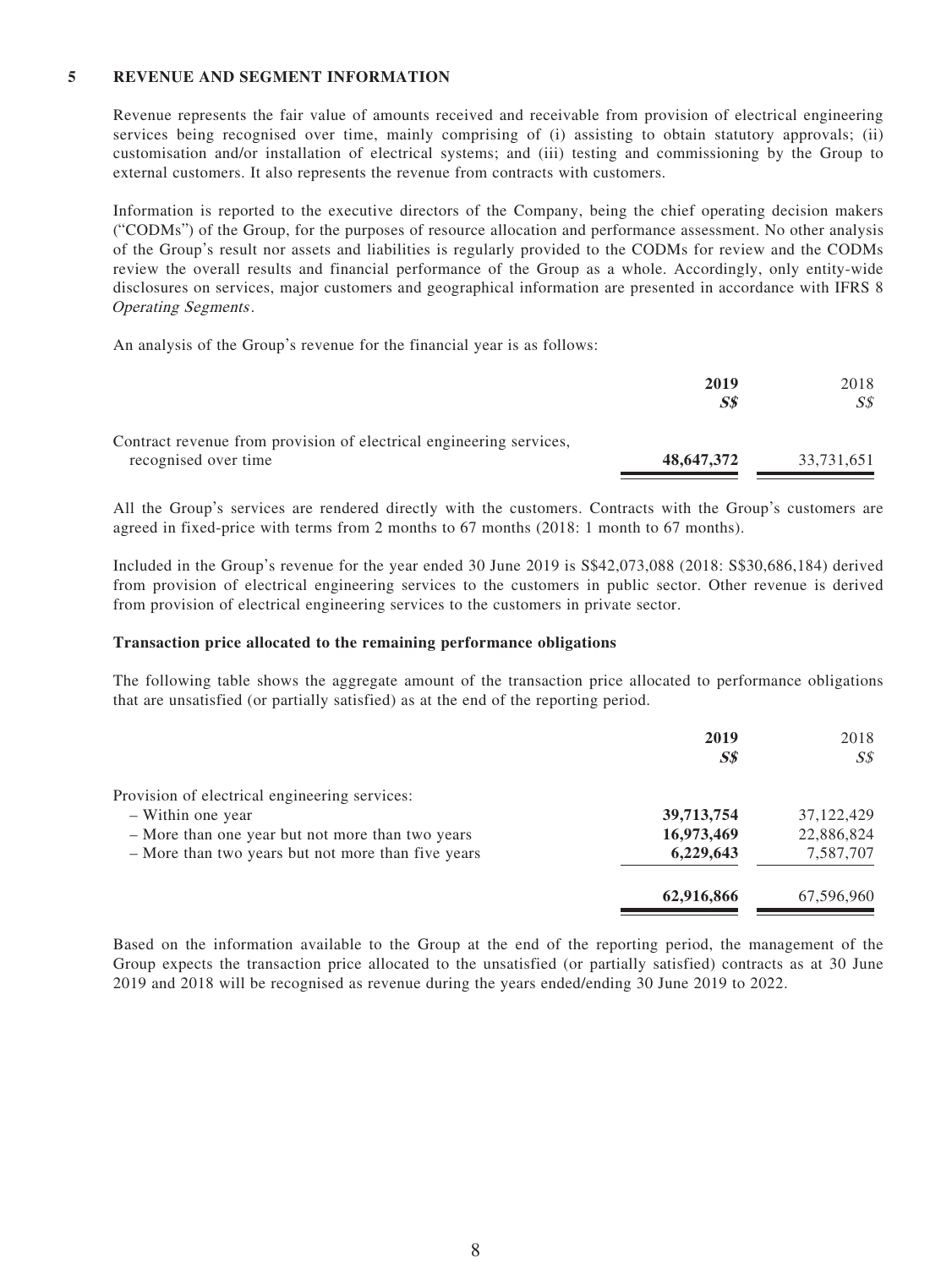#### **Information about the major customers**

The revenue from customers individually contributing over 10% of the total revenue of the Group during the year are as follows:

| 2019           | 2018           |
|----------------|----------------|
| S <sub>s</sub> | S <sub>s</sub> |
| 7,808,565      | 3,791,739      |
| 6,890,587      | $N/A^*$        |
| 6,739,033      | 3,650,655      |
| 5,730,029      | $N/A^*$        |
|                |                |

\* Revenue did not contribute over 10% of the total revenue of the Group for the year.

### **Geographical information**

The Group principally operates in Singapore, which is also the place of domicile. Revenue derived from Singapore represents 100% of the total revenue for the year ended 30 June 2019 (2018: 100%) based on the location of services delivered. The Group's non-current assets are all located in Singapore.

#### **6 a. OTHER INCOME**

|                             | 2019<br>S <sub>s</sub> | 2018<br>$S\mathcal{S}$ |
|-----------------------------|------------------------|------------------------|
| Bank interest income        | 36,982                 | 136,209                |
| Government grants (Note 1)  | 34,404                 | 63,442                 |
| Rental income               | 34,200                 | 33,150                 |
| Sponsorship income (Note 2) | 30,000                 |                        |
| Others                      | 22,747                 | 18,735                 |
|                             | 158,333                | 251,536                |

- Note 1: Government grants mainly include the Wage Credit Scheme ("WCS") and Workforce Training and Upgrading Scheme. All of them are compensation for expenses or losses already incurred or for the purpose of giving immediate financial support to the Group with no future related costs.
- Note 2: During the year ended 30 June 2019, the Group received S\$30,000 sponsorship income from various suppliers for their participation in an enterprise ceremony.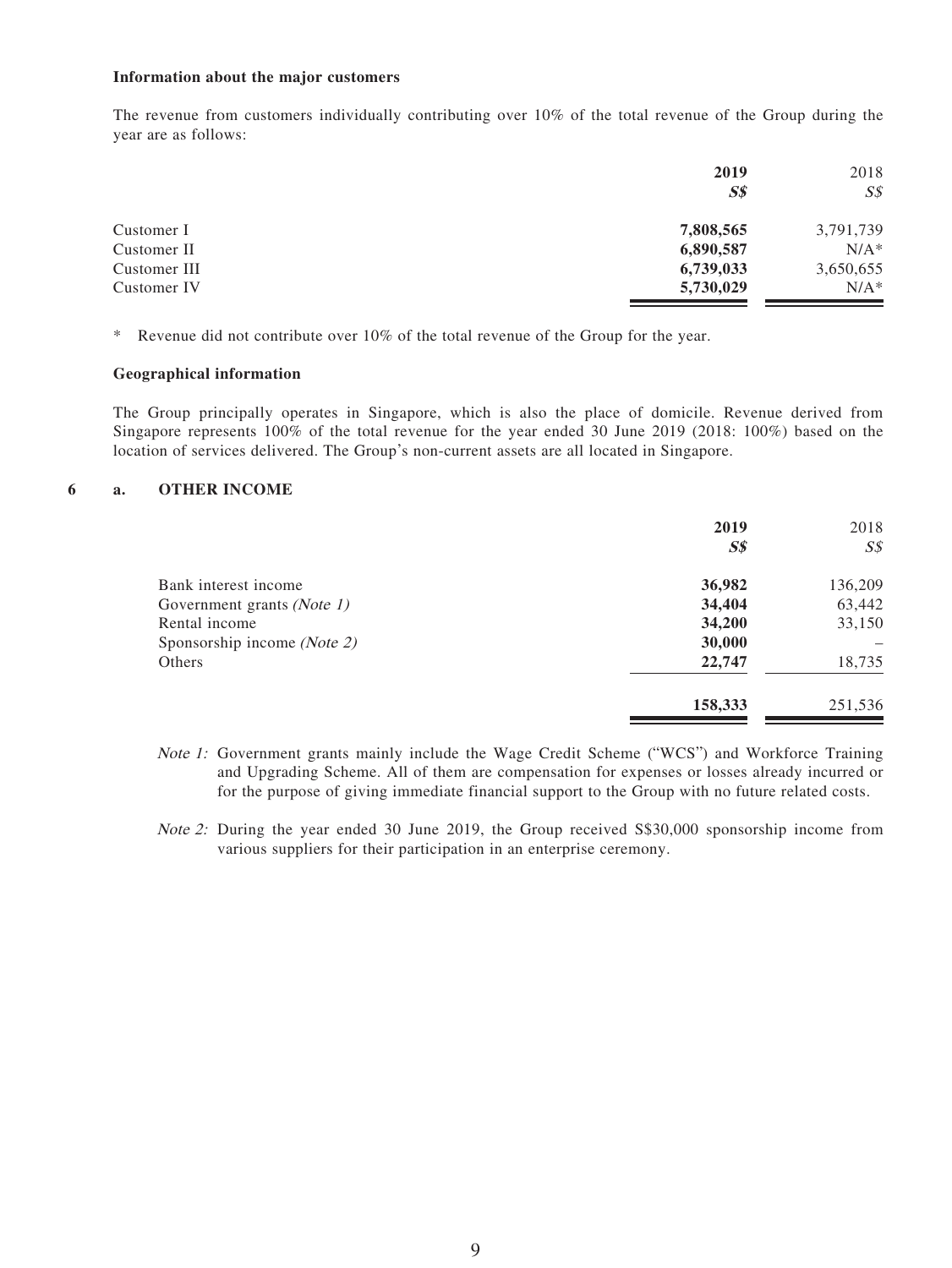### **6 b. OTHER GAINS AND LOSSES**

|                                                                                                                               | 2019<br>S <sub>s</sub> | 2018<br>S <sub>s</sub> |
|-------------------------------------------------------------------------------------------------------------------------------|------------------------|------------------------|
| (Loss) Gain on disposal of property, plant and equipment<br>Exchange gain (loss)                                              | (8,749)<br>86,296      | 254,092<br>(49, 406)   |
| Reversal of (Allowance for) impairment loss on<br>trade receivables<br>Reversal of provision for liquidated damages (Note 19) | 31,926<br>189,062      | (54, 251)              |
|                                                                                                                               | 298,535                | 150,435                |
| 7<br><b>FINANCE COSTS</b>                                                                                                     |                        |                        |
|                                                                                                                               | 2019<br>S <sub>s</sub> | 2018<br>$S\mathcal{S}$ |
| Interest on:<br>Obligations under finance leases                                                                              |                        | 38,824                 |
| 8<br><b>INCOME TAX EXPENSE</b>                                                                                                |                        |                        |
|                                                                                                                               | 2019<br>$S\$           | 2018<br>S <sub>s</sub> |
| Tax expense comprises:<br>Current tax:                                                                                        |                        |                        |
| - Singapore corporate income tax ("CIT")<br>Deferred tax expense (Note 20)                                                    | 1,319,023<br>47,680    | 807,095<br>(46, 768)   |
|                                                                                                                               | 1,366,703              | 760,327                |

CIT is calculated at 17% of the estimated assessable profit and the Group is further eligible for CIT rebate of 20%, capped at S\$10,000 for Year of Assessment 2019, determined based on financial year end date of the Group's entity that is incorporated in Singapore. Singapore incorporated companies can also enjoy 75% tax exemption on the first S\$10,000 of normal chargeable income and a further 50% tax exemption on the next S\$290,000 for the Year of Assessment 2019 and S\$190,000 for the Year of Assessment 2020 of normal chargeable income.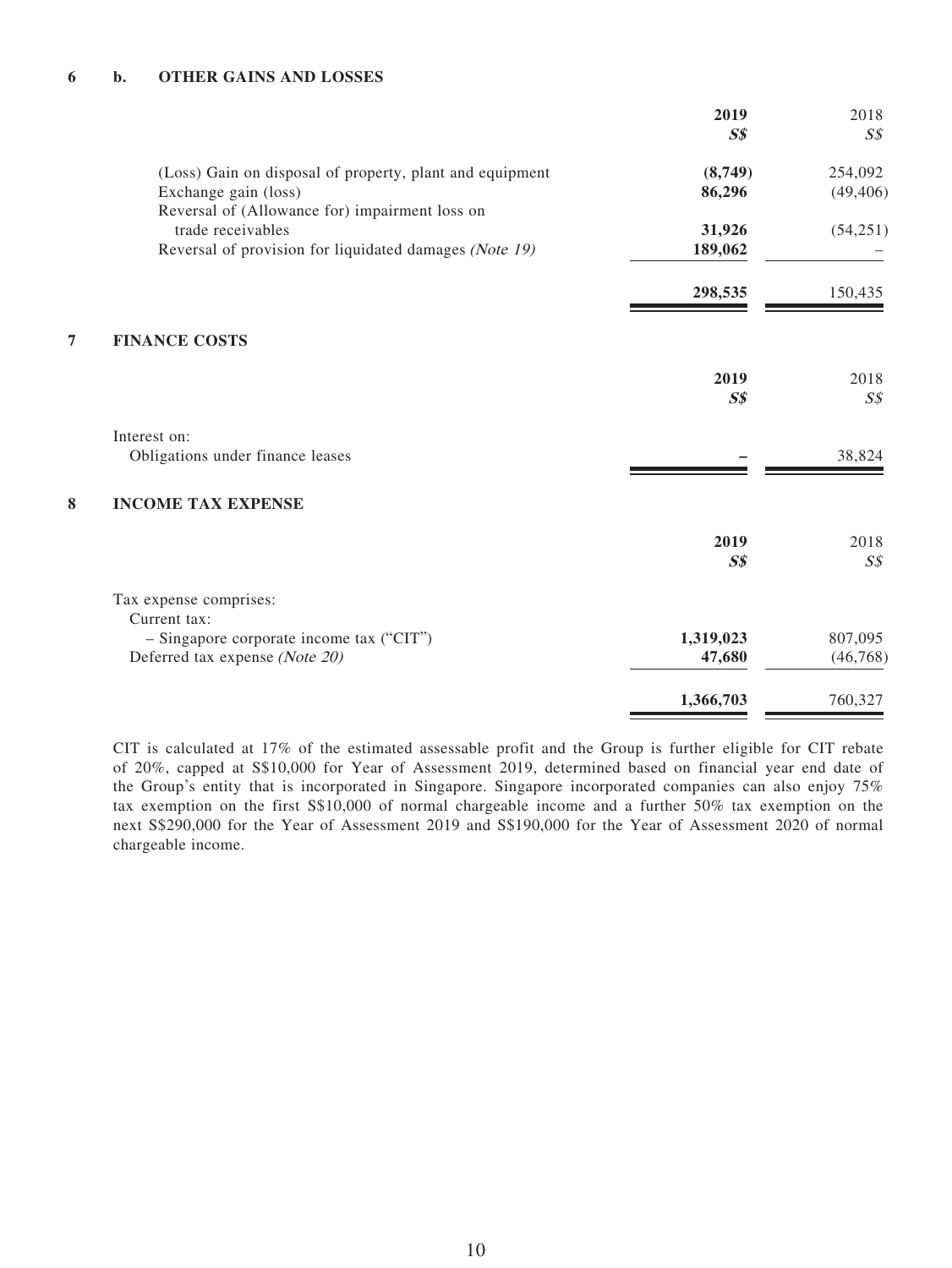The income tax expense for the year can be reconciled to the profit before taxation per the consolidated statement of profit or loss and other comprehensive income as follows:

|                                                       | 2019<br><b>S\$</b> | 2018<br>S\$ |
|-------------------------------------------------------|--------------------|-------------|
| Profit before taxation                                | 5,016,962          | 4, 261, 236 |
| Tax at applicable tax rate of 17%                     | 852,884            | 724,410     |
| Tax effect of expenses not deductible for tax purpose | 547,379            | 239,508     |
| Tax effect of income not taxable for tax purpose      | (16, 135)          | (43,099)    |
| Effect of tax concessions and partial tax exemptions  | (17, 425)          | (160,492)   |
| Taxation for the year                                 | 1,366,703          | 760,327     |

### **9 PROFIT FOR THE YEAR**

Profit for the year has been arrived at after charging (crediting):

| 2019                                                                           | 2018           |
|--------------------------------------------------------------------------------|----------------|
| $S\$                                                                           | S <sub>s</sub> |
| 455,898<br>Depreciation of property, plant and equipment                       | 414,411        |
| 16,022<br>Depreciation of investment property                                  | 16,022         |
| Audit fees to auditors of the Company:                                         |                |
| - Annual audit fees<br>175,000                                                 |                |
| 251,250<br>$-$ Audit fees in connection with the listing of the Company (Note) | 86,250         |
| 2,616,260<br>Listing expenses (Note)                                           | 948,051        |
| Directors' remuneration<br>1,310,765                                           | 791,228        |
| Other staff costs:                                                             |                |
| 4,556,874<br>- Salaries and other benefits                                     | 3,786,240      |
| 176,899<br>– Contributions to CPF                                              | 148,115        |
| 6,044,538<br>Total staff costs                                                 | 4,725,583      |
| 12,219,318<br>Cost of materials recognised as cost of services                 | 7,917,401      |
| Subcontractor costs recognised as cost of services<br>21,133,207               | 14,155,281     |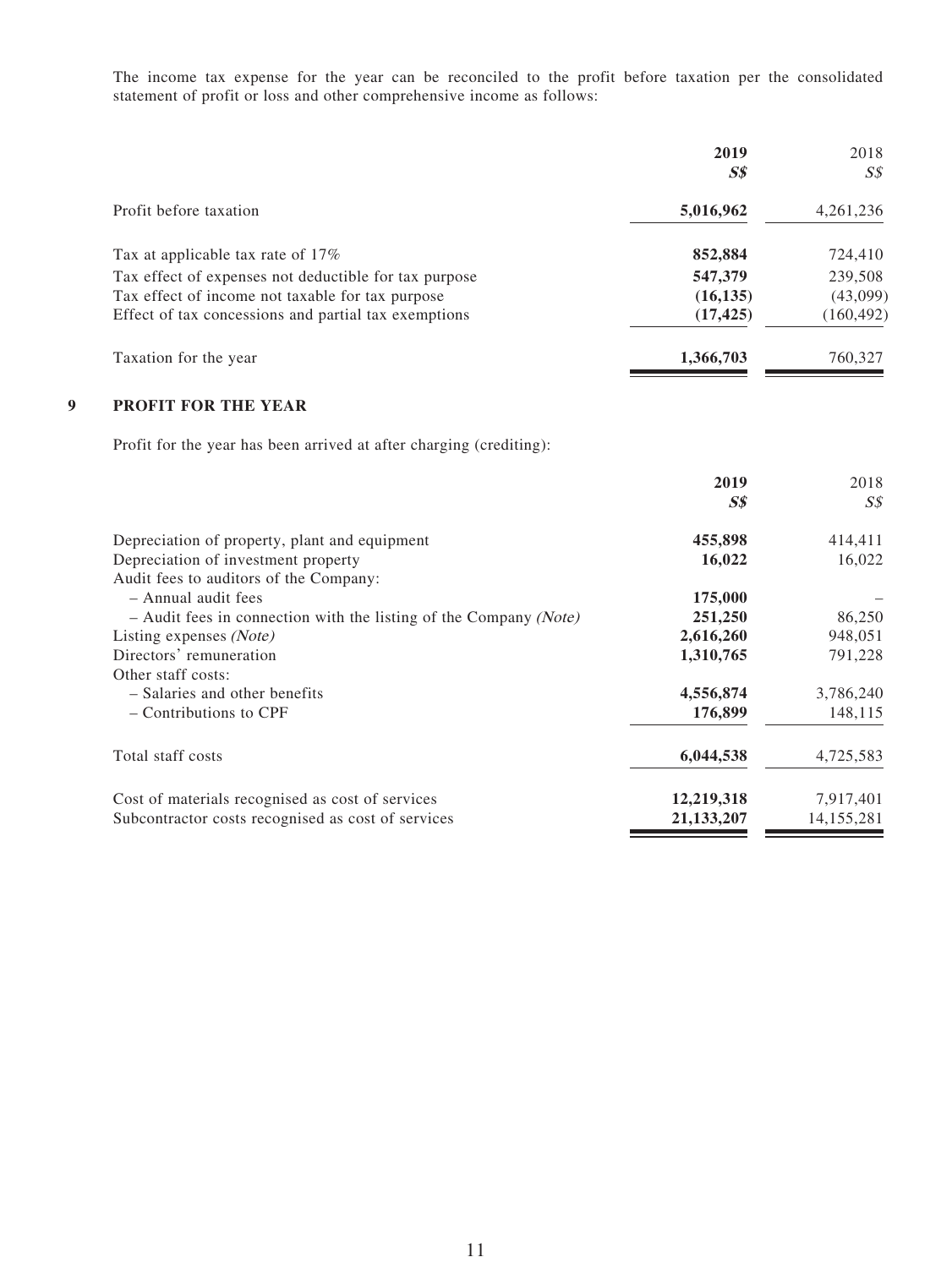| 2019     | 2018      |
|----------|-----------|
| $S\$     | SS        |
|          |           |
| (34,200) | (33, 150) |
|          |           |
| 2,883    | 2,970     |
| (31,317) | (30,180)  |
|          |           |

Note: Included in listing expenses are audit fees of S\$251,250 (2018: S\$86,250) paid to auditors of the Company, and non-audit fees of S\$217,500 (2018: S\$90,000) paid to other auditors of the Group.

Included in deferred issue costs are audit fees of S\$112,500 (2018: S\$28,750) paid to auditors of the Company, and non-audit fees of S\$102,500 (2018: S\$30,000) paid to other auditors of the Group.

#### **10 DIVIDENDS**

No dividend has been declared by the Company or any Group entities during the year or subsequent to the year end.

During the year ended 30 June 2018, Khoon Engineering declared and paid a dividend of S\$3,000,000 to its then shareholders in respect of the financial year ended 30 June 2017, before the Reorganisation. A remaining S\$1,000,000 dividend in respect of the financial year ended 30 June 2016 was also paid out during the year ended 30 June 2018.

The rate of dividends and the number of shares ranking for the above dividends are not presented as such information is not meaningful.

#### **11 EARNINGS PER SHARE**

The calculation of basic earnings per share is based on the following data:

|                                                                 | 2019        | 2018        |
|-----------------------------------------------------------------|-------------|-------------|
| Profit for the year attributable to owners of the Company (S\$) | 3,650,259   | 3.500.909   |
| Weighted average number of ordinary shares in issue             | 750,000,000 | 750,000,000 |
| Basic and diluted earnings per share (S\$ cents)                | 0.49        | 0.47        |

The calculation of basic earnings per share for the years ended 30 June 2019 and 2018 is based on the profit for the year attributable to owners of the Company and the weighted average number of shares in issue.

The weighted average number of ordinary shares for the purpose of calculating basic earnings per share for the year ended 30 June 2018 had been determined on the assumption that the Reorganisation to enable the Company to become the holding company of the Group had been effective on 1 July 2017 and 750,000,000 shares in issue upon completion of the Reorganisation as detailed in Note 21.

Diluted earnings per share is the same as the basic earnings per share because the Group has no dilutive securities that are convertible into shares during the years ended 30 June 2019 and 2018.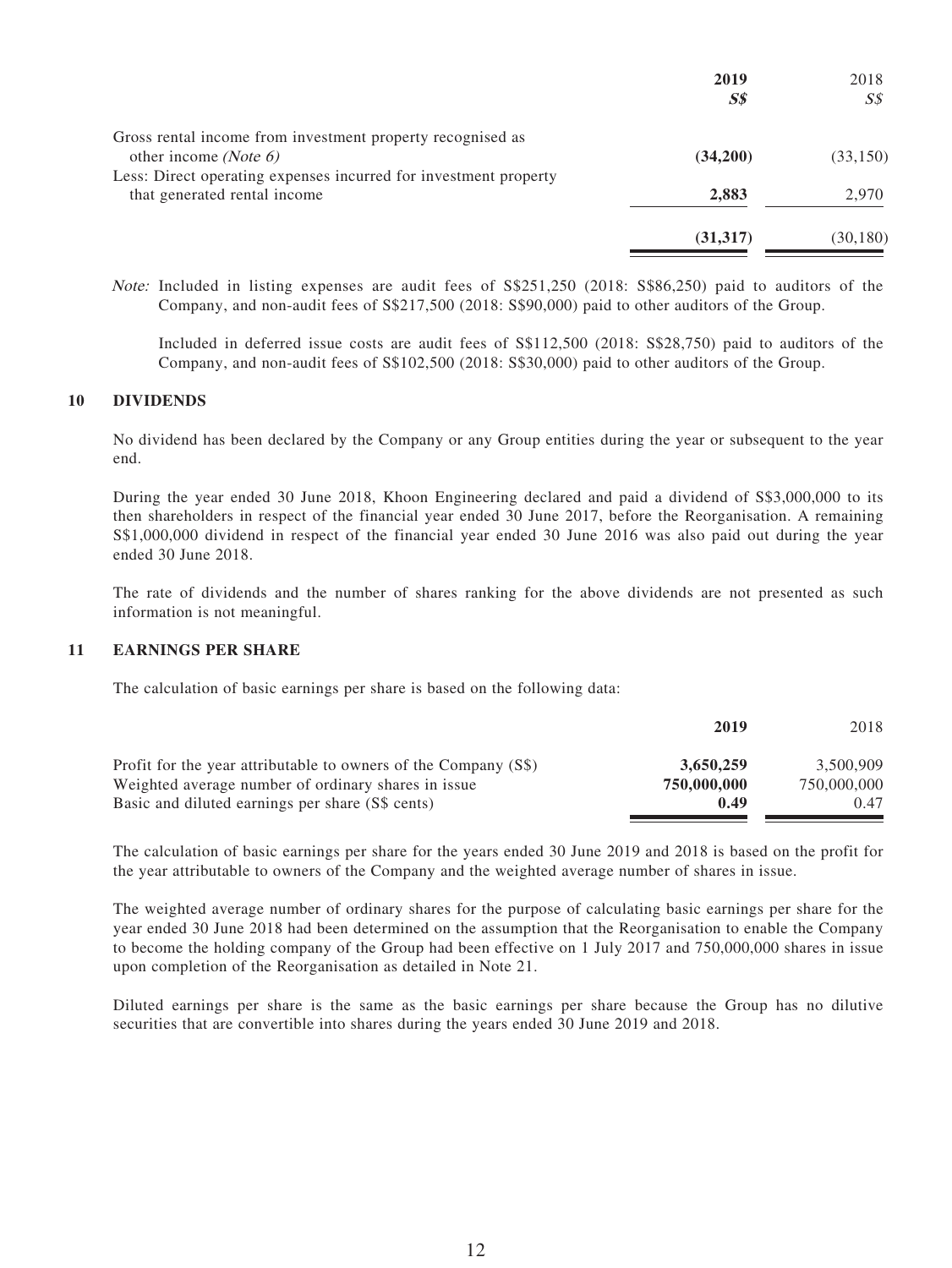### **12 PROPERTY, PLANT AND EQUIPMENT**

|                                  | Plant and<br>machinery<br>$S\mathcal{S}$ | Leasehold<br>property<br>$S\mathcal{S}$ | <b>Computers</b><br>$S\mathcal{S}$ | <b>Office</b><br>equipment<br>$S\mathcal{S}$ | <b>Motor</b><br>vehicles<br>$S\mathcal{S}$ | <b>Furniture</b><br>and fittings<br>$S\mathcal{S}$ | <b>Total</b><br>$S\mathcal{S}$ |
|----------------------------------|------------------------------------------|-----------------------------------------|------------------------------------|----------------------------------------------|--------------------------------------------|----------------------------------------------------|--------------------------------|
| Cost:                            |                                          |                                         |                                    |                                              |                                            |                                                    |                                |
| At 1 July 2017                   | 682,081                                  | 908,000                                 | 128,193                            | 37,174                                       | 1,359,248                                  | 129,914                                            | 3,244,610                      |
| Additions                        | 150                                      |                                         | 14,194                             | 8,825                                        | 70,999                                     | 1,179                                              | 95,347                         |
| Disposals                        |                                          | (908,000)                               |                                    |                                              | (50, 800)                                  | (90, 330)                                          | (1,049,130)                    |
| At 30 June 2018                  | 682,231                                  |                                         | 142,387                            | 45,999                                       | 1,379,447                                  | 40,763                                             | 2,290,827                      |
| Additions                        | 46,248                                   |                                         | 24,209                             | 36,277                                       |                                            | 30,930                                             | 137,664                        |
| Written off                      | (200,069)                                |                                         | (35,662)                           | (17, 028)                                    |                                            | (33,992)                                           | (286, 751)                     |
| At 30 June 2019                  | 528,410                                  |                                         | 130,934                            | 65,248                                       | 1,379,447                                  | 37,701                                             | 2,141,740                      |
| <b>Accumulated depreciation:</b> |                                          |                                         |                                    |                                              |                                            |                                                    |                                |
| At 1 July 2017                   | 177,580                                  | 88,279                                  | 126,009                            | 14,854                                       | 382,505                                    | 125,188                                            | 914,415                        |
| Charge for the year              | 136,444                                  | 16,815                                  | 4,969                              | 6,384                                        | 248,259                                    | 1,540                                              | 414,411                        |
| Elimination on disposals         |                                          | (105,094)                               |                                    |                                              | (50, 800)                                  | (90, 330)                                          | (246, 224)                     |
| At 30 June 2018                  | 314,024                                  |                                         | 130,978                            | 21,238                                       | 579,964                                    | 36,398                                             | 1,082,602                      |
| Charge for the year              | 143,213                                  |                                         | 31,785                             | 19,279                                       | 255,901                                    | 5,720                                              | 455,898                        |
| Written off                      | (192, 561)                               |                                         | (35,662)                           | (16,066)                                     |                                            | (33,713)                                           | (278,002)                      |
| At 30 June 2019                  | 264,676                                  |                                         | 127,101                            | 24,451                                       | 835,865                                    | 8,405                                              | 1,260,498                      |
| <b>Carrying amounts:</b>         |                                          |                                         |                                    |                                              |                                            |                                                    |                                |
| At 30 June 2018                  | 368,207                                  |                                         | 11,409                             | 24,761                                       | 799,483                                    | 4,365                                              | 1,208,225                      |
| At 30 June 2019                  | 263,734                                  |                                         | 3,833                              | 40,797                                       | 543,582                                    | 29,296                                             | 881,242                        |

The above items of property, plant and equipment are depreciated on a straight-line basis at the following useful lives:

| 5 years                       |
|-------------------------------|
| Over the remaining lease term |
| 1 year                        |
| 5 years                       |
| 5 years                       |
| 5 years                       |
|                               |

During the financial year ended 30 June 2018, S\$49,000 of the additions of property, plant and equipment were acquired under hire purchase arrangements. These constituted as non-cash transactions during the year.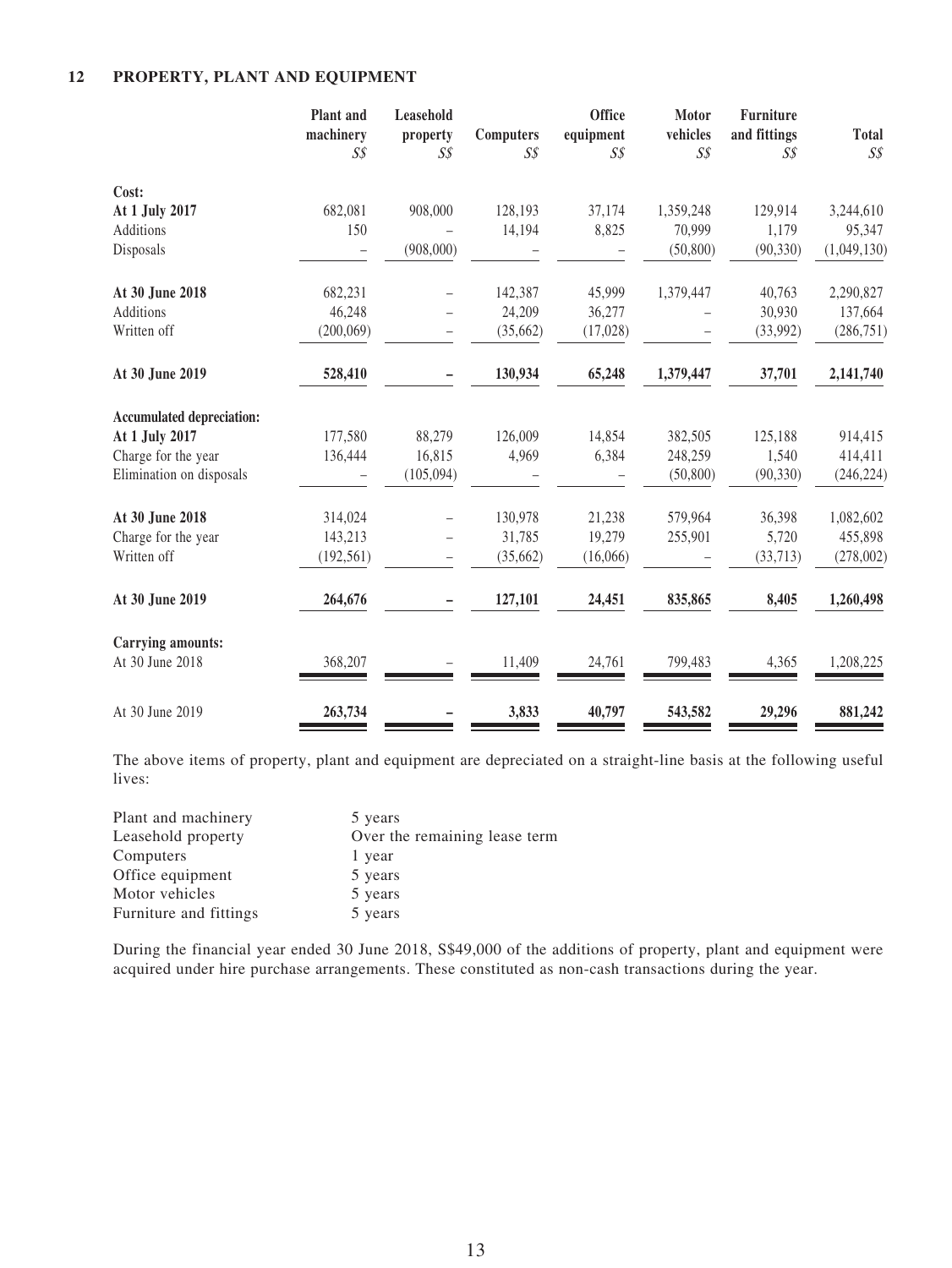### **13 INVESTMENT PROPERTY**

|                                  | 2019           | 2018           |
|----------------------------------|----------------|----------------|
|                                  | S <sub>s</sub> | S <sub>s</sub> |
| Cost:                            |                |                |
| At beginning and end of the year | 933,509        | 933,509        |
| <b>Accumulated depreciation:</b> |                |                |
| At beginning of the year         | 45,553         | 29,531         |
| Charge for the year              | 16,022         | 16,022         |
| At end of the year               | 61,575         | 45,553         |
| Carrying amount:                 |                |                |
| At end of the year               | 871,934        | 887,956        |

The investment property is leased to third party. The leases contain initial non-cancellable period of between 2 to 3 years. Subsequent renewal are negotiated with the lessees.

The investment property, is depreciated on a straight-line basis over 57 years.

As at 30 June 2019, the fair values of the investment property amounted to S\$1,020,000 (2018: S\$1,030,000). The fair values measurements of the Group's investment property as at 31 January 2019 and 30 June 2018 were carried out by Ascent Partners Valuation Service Limited, an independent valuer not related to the Group, and who has the appropriate qualifications and relevant experience. Management has assessed that the key inputs and assumptions used by the valuer for valuation date 31 January 2019 remain applicable and reasonable as at year ended 30 June 2019.

The fair values were based on comparable market transactions of similar properties in the neighbourhood that have been transferred in the open market with the significant unobservable input being the price per square meter where any significant isolated increase (decrease) in this input would result in a significantly higher (lower) fair value measurement.

The investment property is categorised within level 3 of the fair value hierarchy.

In estimating the fair value of the property, the highest and best use of the property is its current use.

Details of the Group's investment properties and information about the fair value hierarchy as at the end of each year are as follows:

|                                                           |               | Fair value as at   |                        |
|-----------------------------------------------------------|---------------|--------------------|------------------------|
| <b>Address</b>                                            | <b>Tenure</b> | 2019<br><b>S\$</b> | 2018<br>$S\mathcal{S}$ |
| Level 3                                                   |               |                    |                        |
| No.3 Ang Mo Kio St. #04-34,<br>Link@AMK, Singapore 569139 | 57 years      | 1,020,000          | 1,030,000              |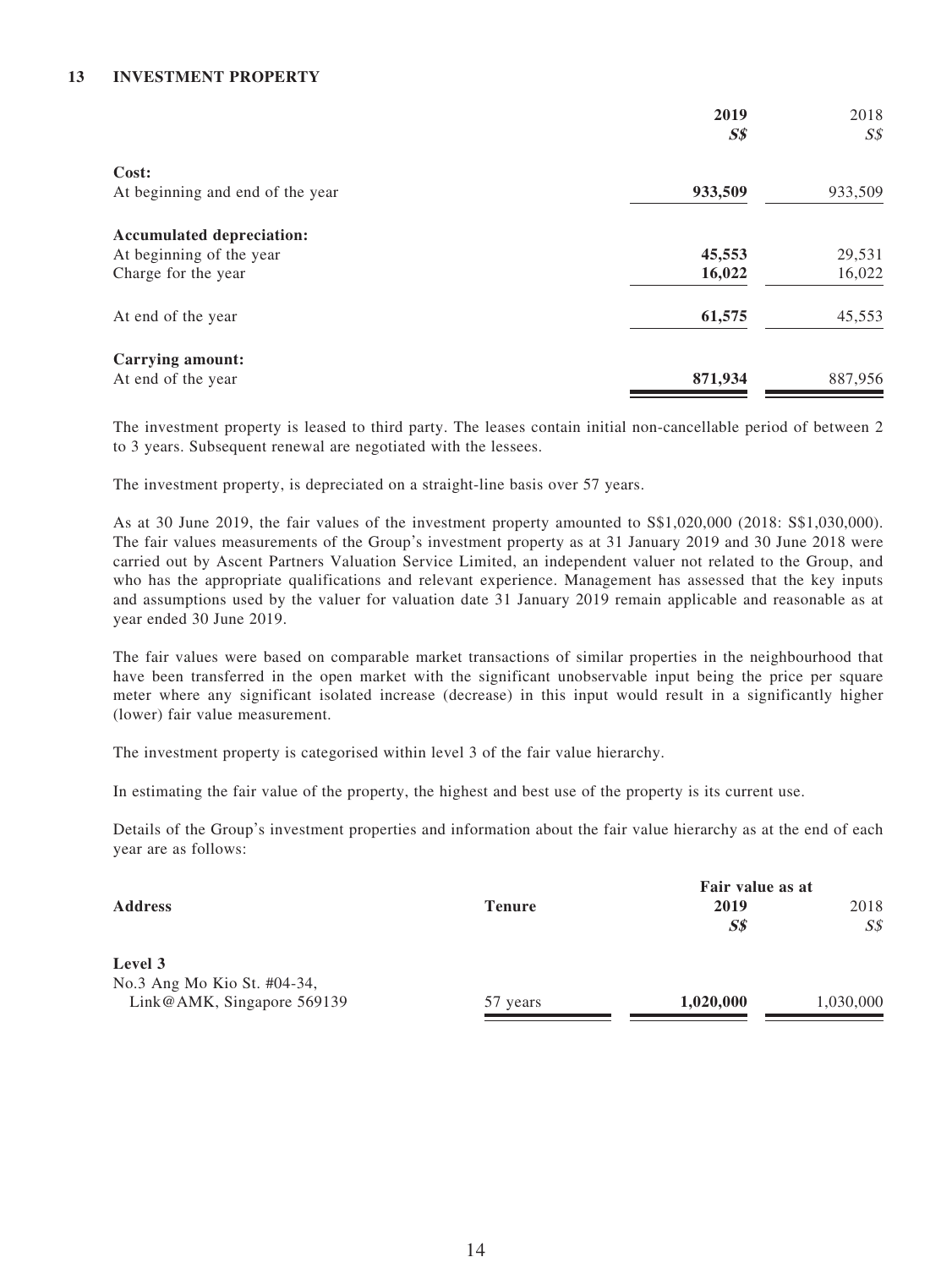### **14 TRADE RECEIVABLES**

|                                                         | 2019<br>$S\$           | 2018<br>S <sub>S</sub> |
|---------------------------------------------------------|------------------------|------------------------|
| Trade receivables<br>Less: Allowance for doubtful debts | 2,711,149<br>(22, 325) | 3,415,003<br>(54, 251) |
|                                                         | 2,688,824              | 3,360,752              |

The Group grants credit term to customers typically 30 to 35 days from invoice date for trade receivables to all customers, for the financial year ended 30 June 2019 (2018: 30 to 35 days). The following is an aged analysis of trade receivables, net of allowance for doubtful debts, presented based on the invoice date which approximated the revenue recognition date at the end of each reporting year:

|                     | 2019           | 2018      |
|---------------------|----------------|-----------|
|                     | S <sub>s</sub> | S\$       |
| Within 30 days      | 2,326,057      | 2,606,337 |
| 31 days to 60 days  | 264,919        | 725,086   |
| 61 days to 90 days  | 16,887         | 8,302     |
| 91 days to 120 days | 26,222         |           |
| More than 120 days  | 54,739         | 21,027    |
|                     | 2,688,824      | 3,360,752 |

Before accepting any new customer, the Group has assessed the potential customer's credit quality and defined credit limit to each customer on individual basis. Limits attributed to customers are reviewed when necessary. The majority of the Group's trade receivables that are neither past due nor impaired have good credit quality with reference to respective settlement history.

The Group does not charge interest or hold any collateral over these balances.

Prior to 1 July 2018, allowance for doubtful debts are recognised against trade receivables based on estimated irrecoverable amounts determined by reference to individual customer's credit quality. In determining the recoverability of a trade receivable, the management of the Group considers any change in credit quality of the trade receivable from the date credit was initially granted up to the end of the reporting period, and no impairment was considered necessary for those balances which are not past due at each reporting date.

In the opinion of the management, the trade receivables at the end of each reporting period are of good credit quality and considering high creditability of these customers, good track record with the Group and subsequent settlement, the management believes that no impairment allowance is necessary in respect of the remaining unsettled balances.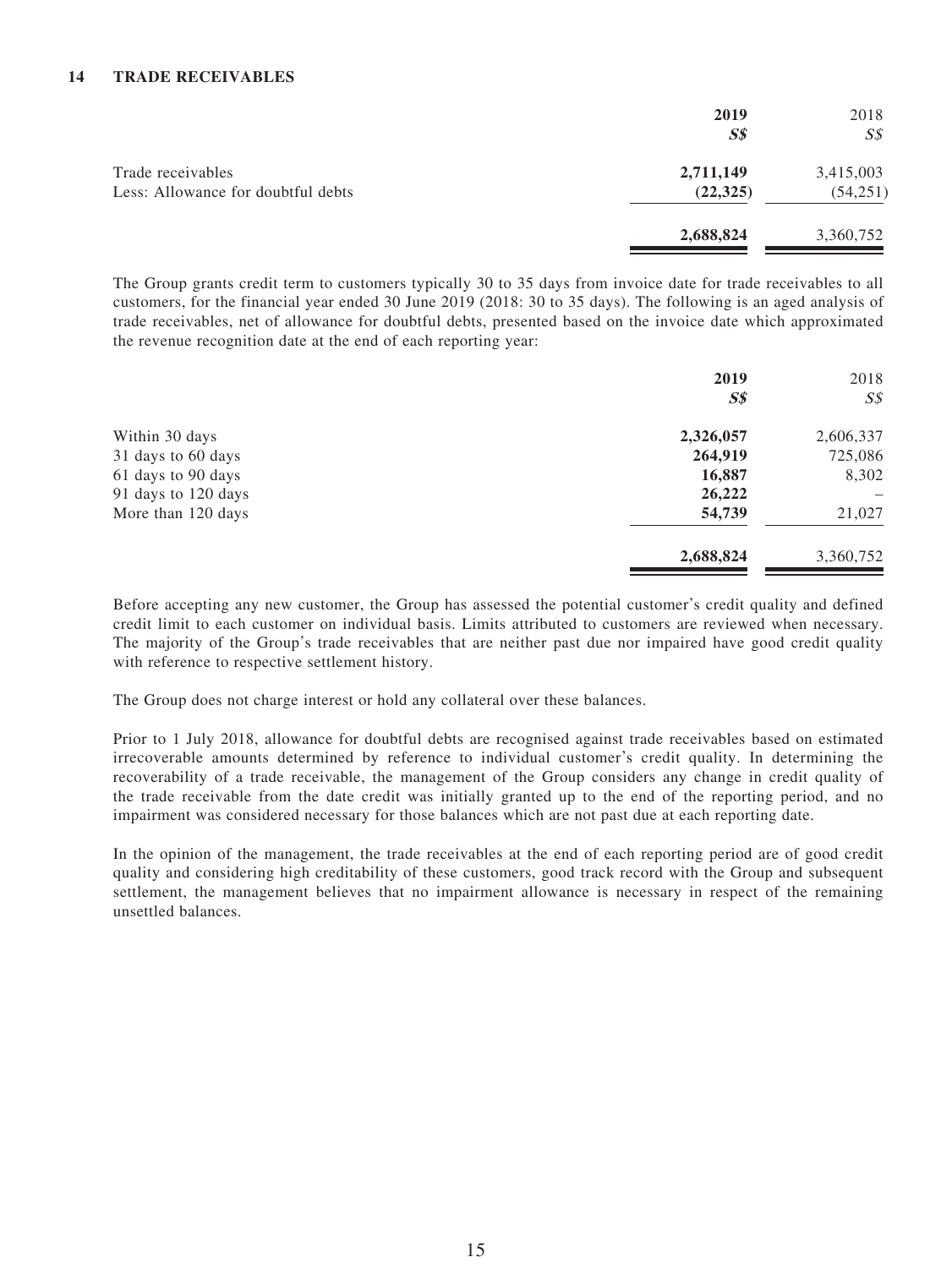The table below is an analysis of trade receivables as at year end:

#### **Analysis of trade receivables:**

|                                | 2019<br>$S\$ | 2018<br>$S\mathcal{S}$ |
|--------------------------------|--------------|------------------------|
| Not past due and not impaired  | 2,326,057    | 2,606,337              |
| Past due but not impaired      | 362,767      | 754,415                |
|                                | 2,688,824    | 3,360,752              |
| Past due and impaired          | 22,325       | 54,251                 |
| Less: Allowance for impairment | (22, 325)    | (54,251)               |
|                                | 2,688,824    | 3,360,752              |

The following is an analysis of trade receivables by age, presented based on the due date at the end of each reporting period, net of allowance for doubtful debts:

Receivables that are past due but not impaired:

|                     | 2019           | 2018           |
|---------------------|----------------|----------------|
|                     | S <sub>s</sub> | S <sub>s</sub> |
| Within 30 days      | 264,919        | 725,086        |
| 31 days to 60 days  | 16,887         | 8,302          |
| 61 days to 90 days  | 26,222         |                |
| 91 days to 120 days | 1,685          | 21,027         |
| More than 120 days  | 53,054         |                |
|                     | 362,767        | 754,415        |

Included in the Group's trade receivables are carrying amount of approximately S\$362,767 which are past due as at 30 June 2019 (2018: S\$754,415), for which the Group has not provided for impairment loss as there has not been a significant change in credit quality and the amounts are still considered recoverable based on repayment history of respective customers.

Upon application of IFRS 9 on 1 July 2018, the Group applied simplified approach to provide impairment loss measured as expected credit losses prescribed by IFRS 9.

To measure the ECL of trade receivables, trade receivables are assessed individually for all customers. The ECL of trade receivables as at 1 July 2018 (upon the application of IFRS 9) has no material impact on measurement of the trade receivables nor has any additional impairment been recognised upon application as at same date.

As part of the Group's credit risk management, the Group assess the impairment for its customers by reference to past default experience and current past due exposure of the debtor and an analysis of the debtor's current financial position.

The estimated loss rates are estimated based on historical observed default rates over the expected life of the debtors and are adjusted for forward-looking information that is available without undue cost or effort. As at 30 June 2019, the Group recognised S\$22,325 impairment allowance based on individual assessment for all customers.

Since the application of IFRS 9 on 1 July 2018, there has been no changes in the estimation techniques or significant assumption made.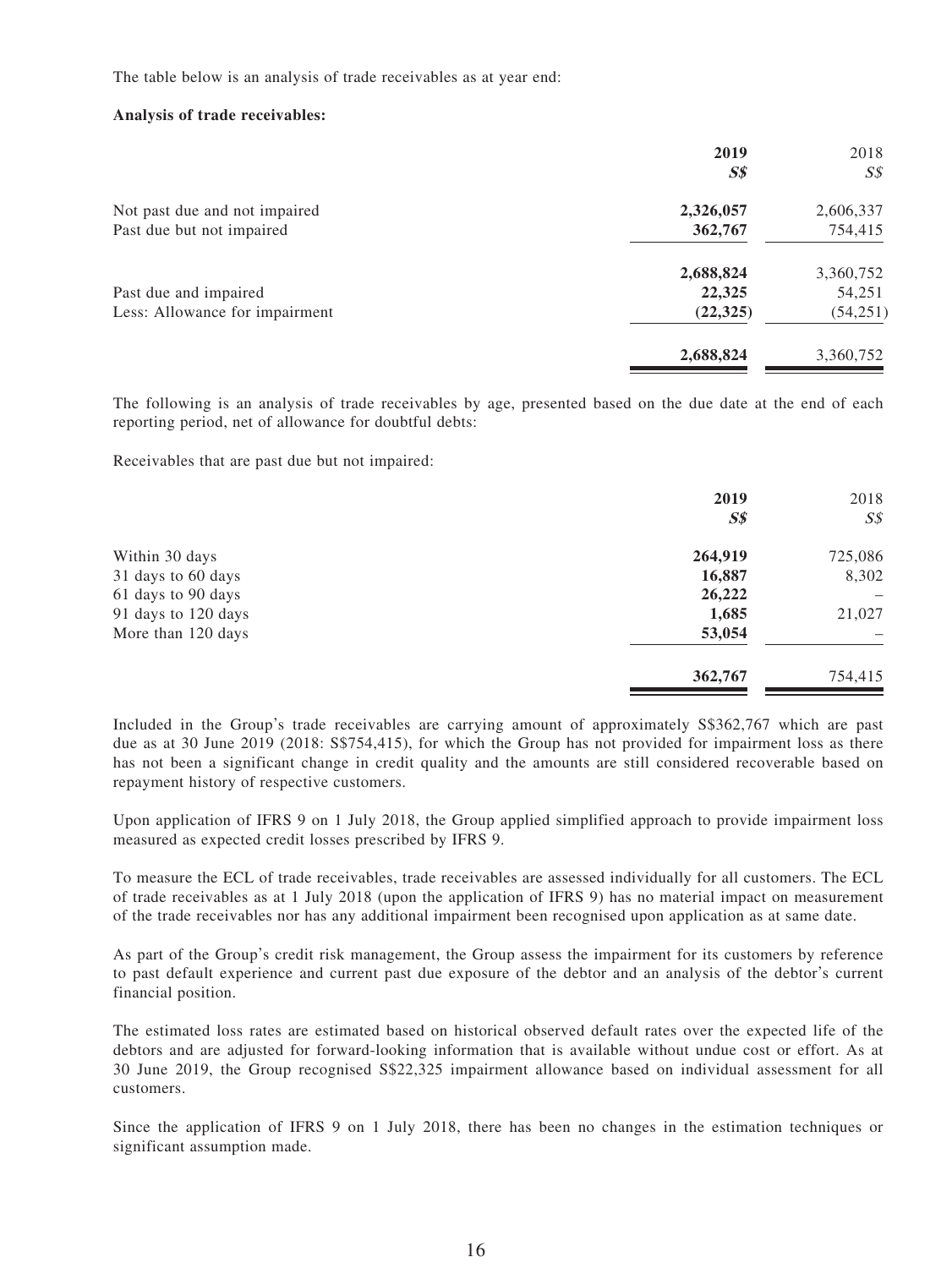Movements in the allowance for doubtful debts:

|                                         | 2019<br>$S\$ | 2018<br>SS |
|-----------------------------------------|--------------|------------|
| Balance at beginning of year            | 54,251       | 24,452     |
| Impairment losses (reversed)/recognised | (31, 926)    | 54,251     |
| Amounts written off                     |              | (24, 452)  |
| Balance at end of year                  | 22,325       | 54,251     |

The movement for the financial year ended 30 June 2019, i.e., in lifetime ECL, has been recognised for trade receivables in accordance with the simplified approach set in IFRS 9.

#### **15 a. DEPOSITS**

The amount relates to cash deposit placed directly with a customer as security for due performance and observance of the Group's obligations under a contract entered into between the Group and a customer, where the project is due to be completed in 2021.

The management considered the ECL for such deposit to be insignificant as at 30 June 2019.

#### **b. OTHER RECEIVABLES, DEPOSITS AND PREPAYMENTS**

|                                                         | 2019<br><b>S\$</b> | 2018<br>$S\mathcal{S}$ |
|---------------------------------------------------------|--------------------|------------------------|
| Deposits (Note)                                         | 358,852            | 59,870                 |
| Prepayments                                             | 84,420             | 17,210                 |
| Deferred issue costs                                    | 1,058,398          | 274,005                |
| Other receivable from resale of excess materials (Note) |                    | 300,000                |
| Others (Note)                                           | 203,192            | 61,188                 |
|                                                         | 1,704,862          | 712,273                |

Note: The management considered the ECL for deposits, other receivable from resale of excess materials, and others to be insignificant as at 30 June 2019.

#### **16 CONTRACT ASSETS/LIABILITIES**

The following is the analysis of the contract assets and contract liabilities balances for financial reporting purpose:

|                                         | 2019<br>S <sub>s</sub> | 2018<br>$S\mathcal{S}$  |
|-----------------------------------------|------------------------|-------------------------|
| Contract assets<br>Contract liabilities | 32,768,152             | 11,440,486<br>(42, 365) |
|                                         | 32,768,152             | 11,398,121              |

Contract assets (retention receivables) and contract liabilities arising from the same contract are presented on a net basis above. In the analysis below, these contract assets (retention receivables) and contract liabilities are presented on a gross basis, with the effect of the grossing up being S\$32,351 as at 30 June 2018.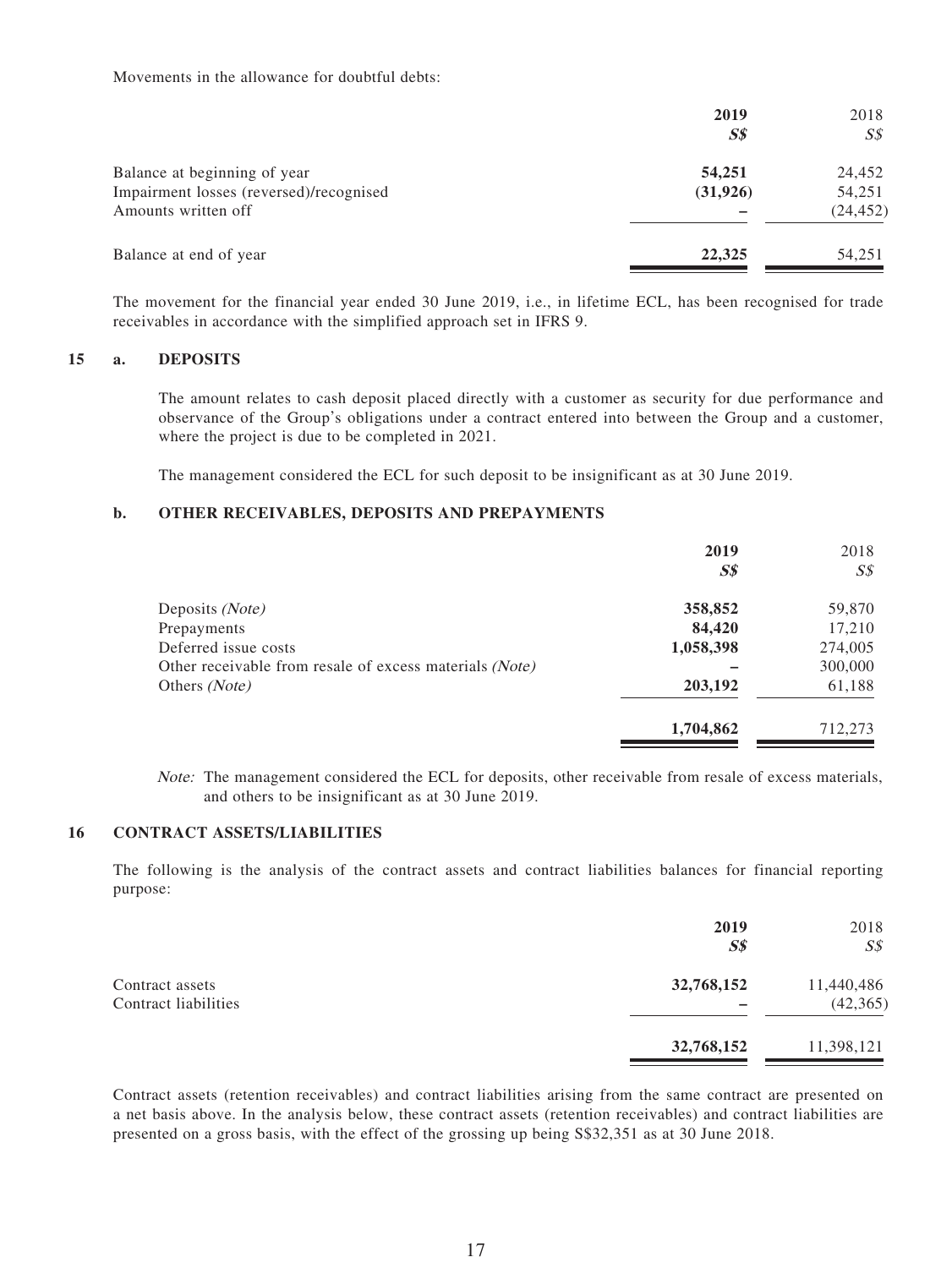### **Contract assets**

Amounts represent the Group's rights to considerations from customers for the provision of electrical engineering services, which arise when: (i) the Group completed the relevant services under such contracts and pending formal certification by the customers; and (ii) the customers withhold certain amounts payable to the Group as retention money to secure the due performance of the contracts for a period of generally 12 months (defect liability period) after completion of the relevant works. Any amount previously recognised as a contract asset is reclassified to trade receivables at the point at which it becomes unconditional and is invoiced to the customer.

The Group's contract assets are analysed as follows:

|                                        | 2019<br>$S\$            | 2018<br>$S\mathcal{S}$ |
|----------------------------------------|-------------------------|------------------------|
| Retention receivables<br>Others (Note) | 4,318,580<br>28,449,572 | 2,670,830<br>8,802,007 |
|                                        | 32,768,152              | 11,472,837             |

Note: Others represent the revenue not yet billed to the customers, for which the Group has completed the relevant services under such contracts but yet to be certified by architects, surveyors or other representatives appointed by the customers.

Changes of contract assets were mainly due to changes in: (1) the amount of retention receivables (generally at a certain percentage of total contract sum) in accordance with the number of ongoing and completed contracts under the defect liability period; and (2) the size and number of contract works that the relevant services were completed but yet certified by architects, surveyors or other representatives appointed by the customers at the end of each reporting period.

The Group's contract assets include retention receivables to be settled, based on the expiry of the defect liability period of the relevant contracts or in accordance with the terms specified in the relevant contracts, at the end of the reporting period. The balances are classified as current as they are expected to be received within the Group's normal operating cycle.

To measure ECL, contract assets are assessed individually for all customers. The contract assets relate to unbilled work in progress and have substantially the same risk characteristics as the trade receivables for the same type of contracts. The Group has therefore concluded that the expected loss rates for trade receivables are a reasonable approximation for the loss rates for contract assets. Based on the individual assessment for all customers by management of the Group, it is considered that the ECL for contract assets is insignificant as at 30 June 2019.

There were no impairment losses recognised on any contract asset during years ended 30 June 2019 and 2018.

### **Contract liabilities**

The contract liabilities represents the Group's obligation to transfer services to customers for which the Group has received consideration in advance (or an amount of consideration is due) from the customers according to the progressive billing arrangement stated in the contracts.

The Group's contract liabilities are analysed as follows:

|                      | 2019<br>$S\$ | 2018<br>S <sub>s</sub> |
|----------------------|--------------|------------------------|
| Contract liabilities |              | 74,716                 |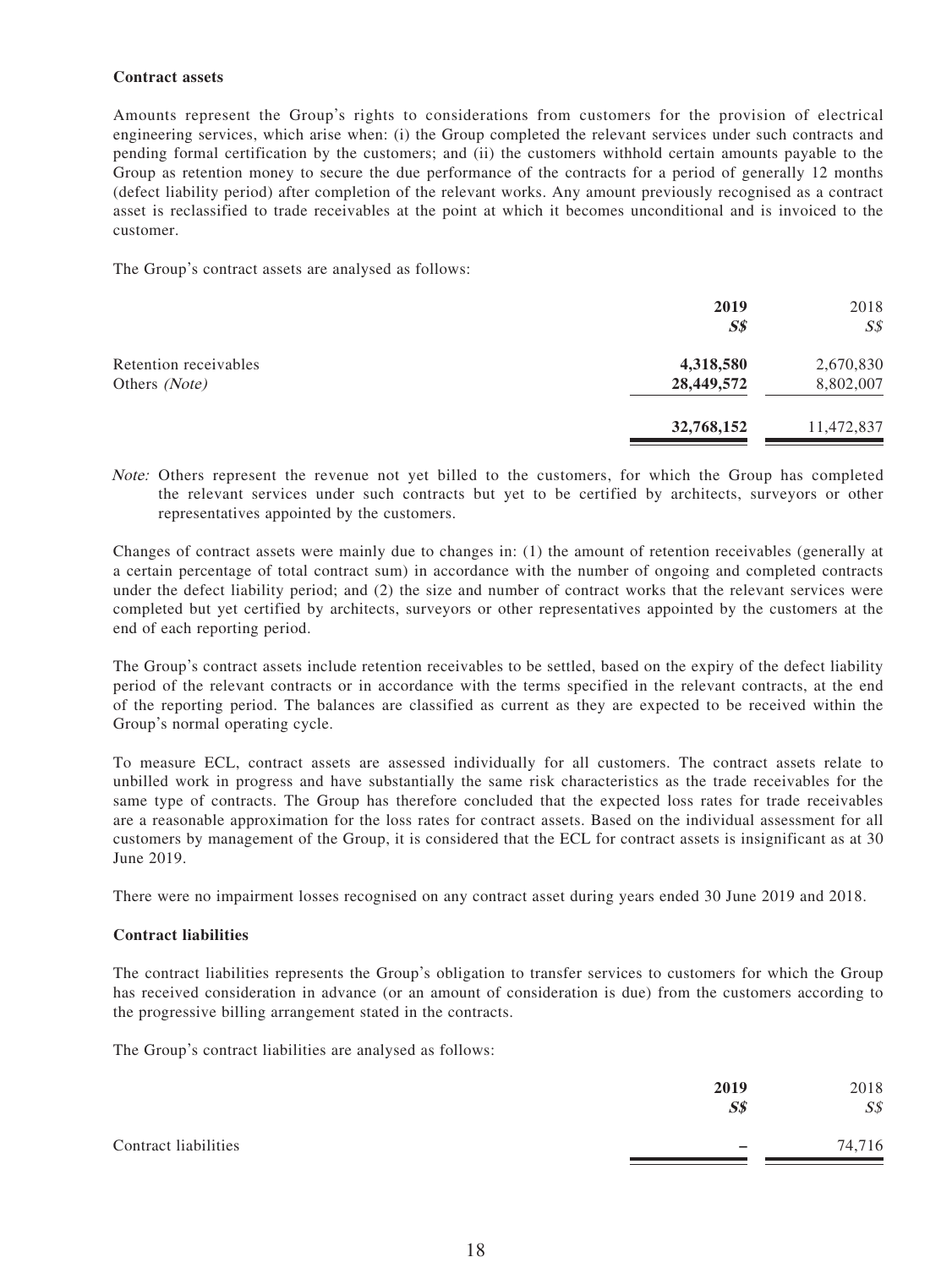#### **17 AMOUNTS DUE FROM DIRECTORS**

The balance as at 30 June 2018 is non-trade related, unsecured, non-interest bearing and repayable on demand.

### **18 BANK BALANCES AND CASH**

|                                                                       | 2019<br>$S\$        | 2018<br>$S\mathcal{S}$ |
|-----------------------------------------------------------------------|---------------------|------------------------|
| Cash at banks<br>Cash on hand                                         | 5,963,228<br>30,230 | 5,997,729              |
| Cash and cash equivalents in the consolidated statement of cash flows | 5,993,458           | 5,997,729              |

As at 30 June 2019, approximately S\$1,747,378 (2018: S\$4,816,724) included in bank balances carry effective interest rate ranging from 0.68% to 0.70% per annum (2018: 0.59% to 0.68% per annum). The remaining bank balances and cash are interest-free.

### **19 TRADE AND OTHER PAYABLES**

Trade and other payables comprise the following:

|                                               | 2019<br>$S\$ | 2018<br>SS |
|-----------------------------------------------|--------------|------------|
| Trade payables                                | 2,751,365    | 1,271,689  |
| Trade accruals                                | 19,383,190   | 9,058,676  |
| Retention payables (Note)                     | 1,503,736    | 1,057,898  |
|                                               | 23,638,291   | 11,388,263 |
| Other payables                                |              |            |
| Accrued listing expenses                      | 1,456,119    | 457,397    |
| Payroll and CPF payables                      | 225,974      | 714,230    |
| Goods and Services Tax ("GST") payables       | 34,363       | 41,002     |
| Rental deposit received                       | 8,550        | 8,550      |
| Share issue proceeds received in advance from |              |            |
| cornerstone investor (Note 1)                 | 3,500,926    |            |
| Provision for liquidated damages (Note 6b)    |              | 189,062    |
| Others                                        | 177,102      | 4,249      |
|                                               | 29,041,325   | 12,802,753 |

Note: The retention payables to subcontractors are interest-free and payable after the completion of maintenance period or in accordance with the terms specified in the relevant contracts for a period of generally 12 months after completion of the relevant works.

Note 1: The amount was received by the Group shortly before the year ended 30 June 2019 and was applied to share capital upon the Share Offer (as defined in Note 21) subsequent to year end.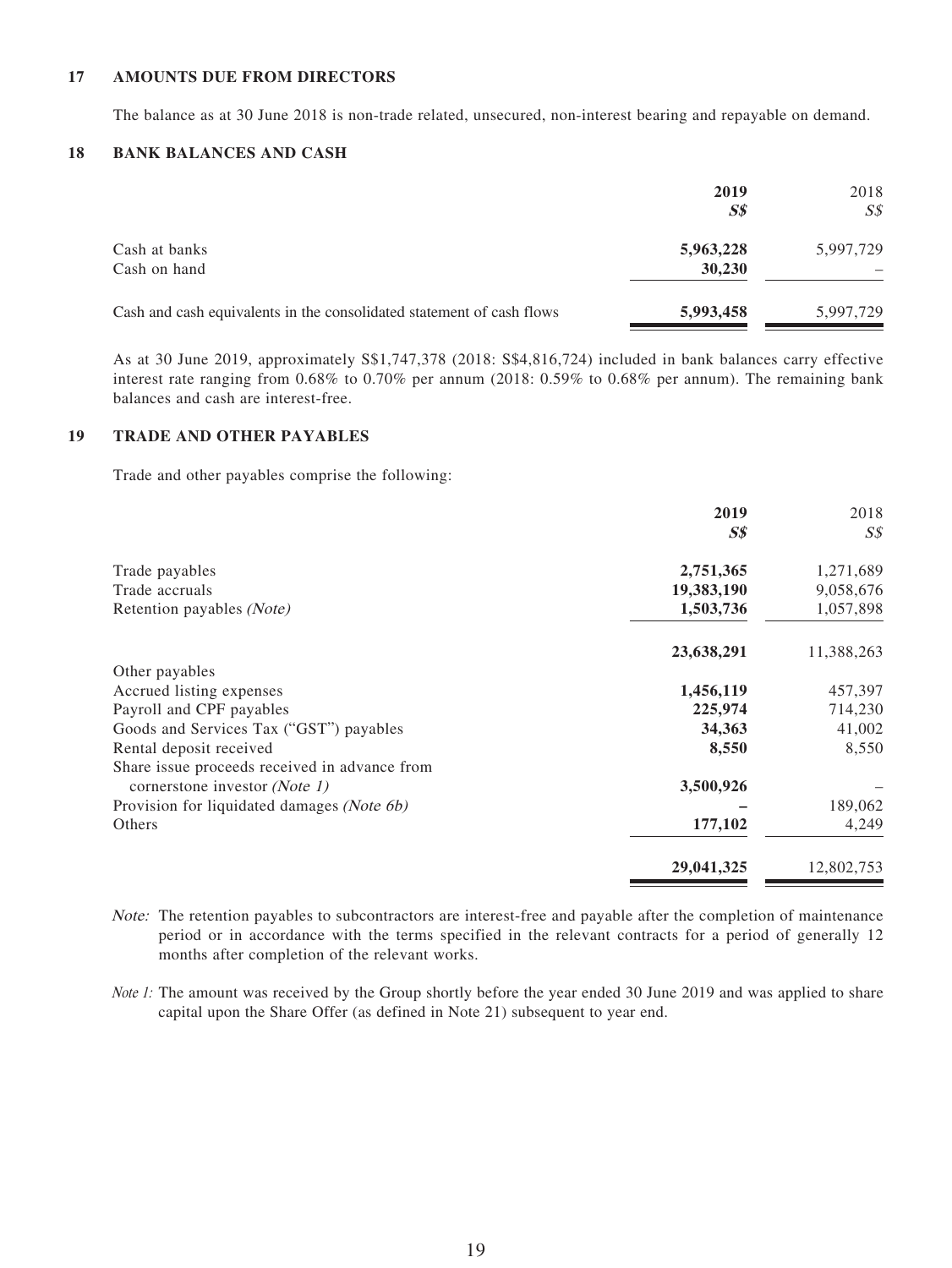The following is an aged analysis of trade payables presented based on the invoice date at the end of each reporting period:

|                | 2019           | 2018           |
|----------------|----------------|----------------|
|                | S <sub>s</sub> | S <sub>s</sub> |
| Within 30 days | 1,740,031      | 618,751        |
| 31 to 60 days  | 376,329        | 437,078        |
| 61 to 90 days  | 138,235        | 7,518          |
| 91 to 120 days | 340,667        | 5,754          |
| Over 120 days  | 156,103        | 202,588        |
|                | 2,751,365      | 1,271,689      |

The credit period on purchases from suppliers and subcontractors is 7 to 90 days (2018: 30 days) or payable upon delivery.

#### **20 DEFERRED TAX LIABILITIES**

|                                                                                                 | 2019<br>$S\$ | 2018<br>$S\mathcal{S}$ |
|-------------------------------------------------------------------------------------------------|--------------|------------------------|
| As at 1 July                                                                                    | 5,923        | 52,691                 |
| Recognised in profit or loss during the year:<br>Accelerated tax depreciation ( <i>Note 8</i> ) | 47,680       | (46, 768)              |
| As at 30 June                                                                                   | 53,603       | 5,923                  |

The deferred tax liabilities resulted from temporary taxable differences arising from accelerated depreciation in relation to capital allowance claims on qualified assets in accordance with prevailing tax laws in Singapore.

### **21 SHARE CAPITAL**

For the purpose of presenting the share capital of the Group prior to the Reorganisation in the consolidated statement of financial position, the balance as at 30 June 2018 represented the share capital of the Khoon Engineering as the Company was incorporated in the Cayman Islands on 24 July 2018.

The shares of the Company were successfully listed on the Main Board of the Stock Exchange on 5 July 2019 by way of placing of 225,000,000 ordinary shares and public offer of 25,000,000 ordinary shares at the price of HK\$0.50 per share ("Share Offer").

| Number of       |                          |                                     |
|-----------------|--------------------------|-------------------------------------|
| ordinary shares | <b>Par Value</b><br>HK\$ | <b>Share capital</b><br><b>HK\$</b> |
|                 |                          |                                     |
| 10,000,000      | 0.01                     | 100,000                             |
| 1,490,000,000   | 0.01                     | 14,900,000                          |
| 1,500,000,000   | 0.01                     | 15,000,000                          |
|                 |                          |                                     |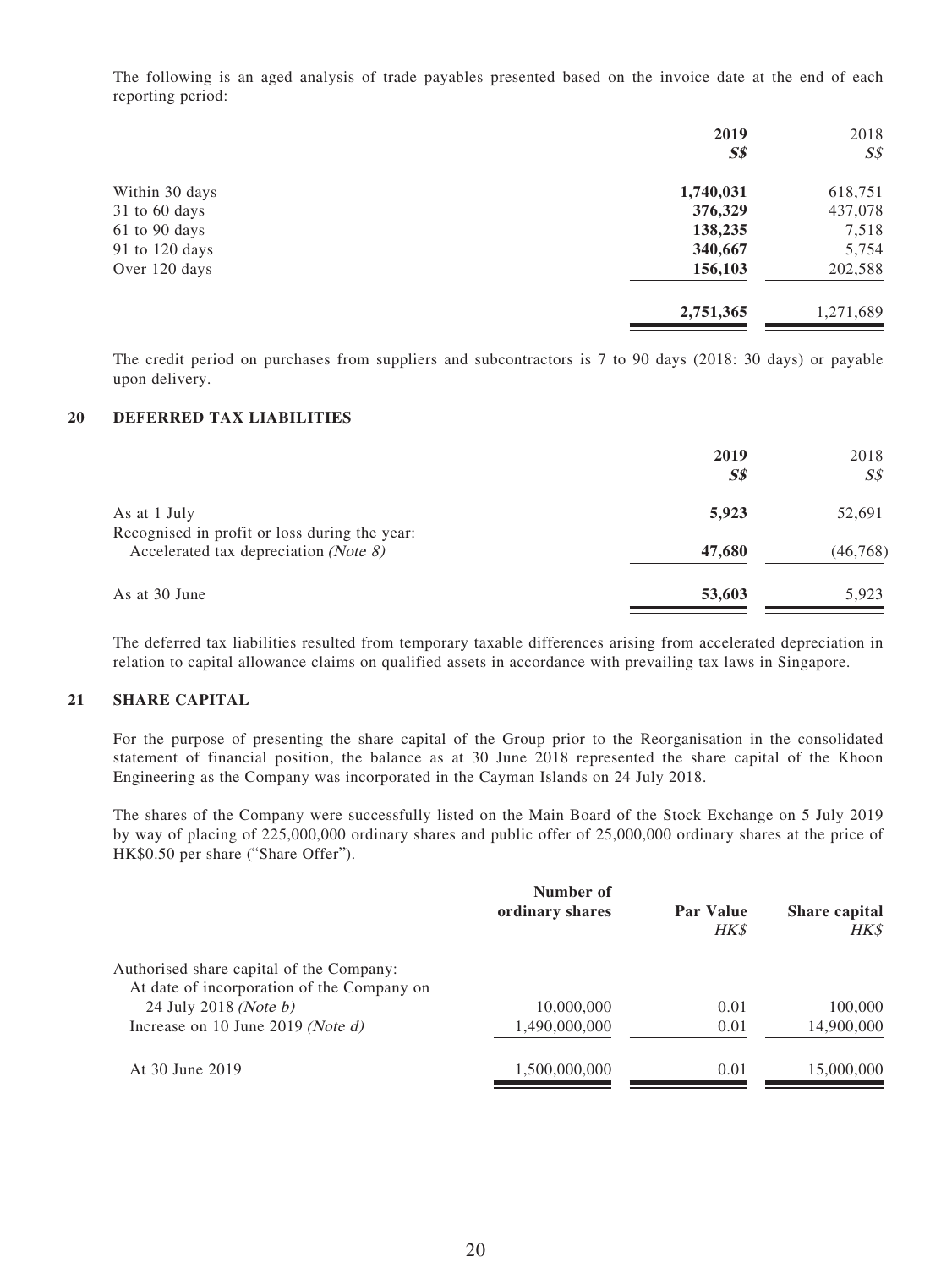|                                                                  | Number of<br>ordinary shares | Share capital<br>S\$ |
|------------------------------------------------------------------|------------------------------|----------------------|
| Issued and fully paid of Khoon Engineering                       |                              |                      |
| At 1 July 2017 and 30 June 2018 (Note a)                         | 1,500,000                    | 1,500,000            |
| Issued and fully paid of the Company:                            |                              |                      |
| At date of incorporation on 24 July 2018 (Note b)                |                              |                      |
| Issue of shares pursuant to the reorganisation ( <i>Note c</i> ) | 29,999                       | 52                   |
| At 30 June 2019                                                  | 30,000                       | 52                   |
|                                                                  |                              |                      |

Notes:

- a. At 30 June 2018, the balance represented share capital of Khoon Engineering of 1,500,000 shares of S\$1 each.
- b. On 24 July 2018, the Company was incorporated in the Cayman Islands with an authorised share capital of HK\$100,000 divided into 10,000,000 shares of HK\$0.01 each. As at the time of its incorporation, one share was allotted and issued in nil paid form to the initial subscriber, an independent third party. The said share was transferred to Lead Development on the same day.
- c. On 12 March 2019, the Company acquired the entire issued share capital of Top Stride from the Controlling Shareholders, at a consideration of S\$12,917,894. In settlement of the aforesaid consideration, the Company allotted and issued 29,999 shares credited as fully paid, to Lead Development at the instruction of the Controlling Shareholders. Following completion of the above acquisition, Khoon Engineering became an indirect wholly-owned subsidiary of the Company.
- d. Pursuant to the written resolution of the sole shareholder of the Company dated 10 June 2019, it was resolved that the authorised share capital of the Company increased from HK\$100,000 to HK\$15,000,000 by the creation of an additional 1,490,000,000 shares; and conditional on the share premium account of the Company being credited as a result of the Share Offer, an amount of HK\$7,499,700 which will then be standing to the credit of the share premium account of the Company be capitalised and applied to pay up in full at par a total of 749,970,000 shares for allotment, rank pari passu in all respects with all the then existing shares.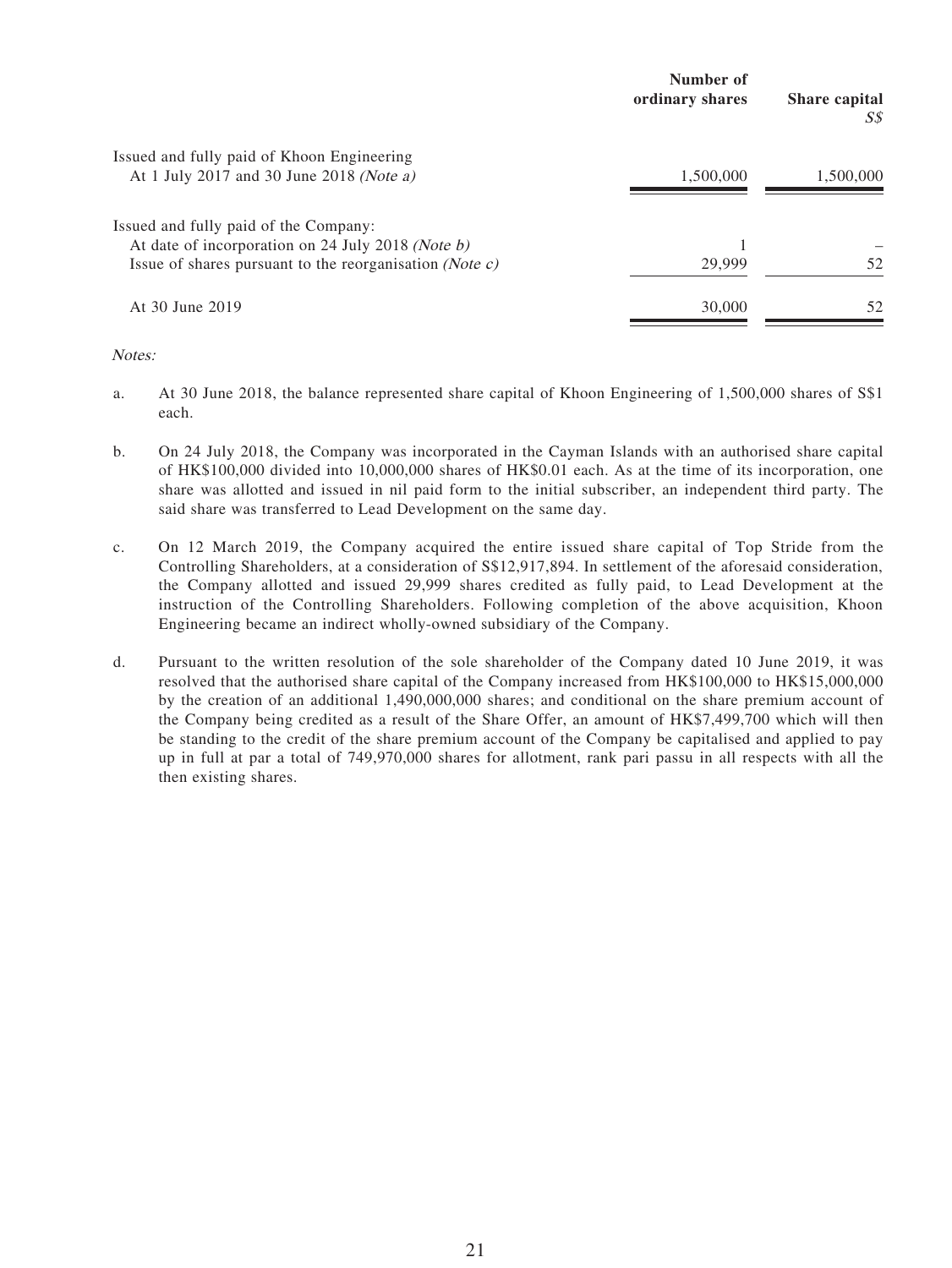# **MANAGEMENT DISCUSSION AND ANALYSIS**

## **BUSINESS REVIEW AND OUTLOOK**

The Group is a M&E engineering contractor in Singapore specialised in providing electrical engineering solutions and its scope of services comprises (i) customisation and / or installation of electrical systems; (ii) assisting to obtain statutory approvals; and (iii) testing and commissioning. The Group has been established for over 30 years and its services are essential for ensuring the functionality and connectedness of the electrical systems as well as their compliance with the prescribed designs and statutory requirements. The Group's electrical engineering services are widely required in new building developments, redevelopment, additions and alterations ("**A&A**") works and upgrading projects, which involve residential, commercial and industrial buildings. In particular, the Group had established solid track record in undertaking electrical engineering works in public residential developments initiated by the Housing Development Board ("**HDB**"), the public housing authority of the Singapore Government.

During the year ended 30 June 2019, the Group's revenue increased by 44.2% to approximately S\$48.6 million as compared to approximately S\$33.7 million for the year ended 30 June 2018. The Group's gross profit and net profit also increased by 47.7% and 5.7% to approximately S\$9.6 million and S\$3.7 million respectively, as compared to approximately S\$6.5 million and S\$3.5 million for the year ended 30 June 2018 respectively. The increase is mainly due to the additional public residential projects undertaken by the Group during the year ended 30 June 2019.

The overall construction sector in Singapore is expected to momentarily propel growth before slowing down in 2020. The construction sector's growth may weaken in 2020 and 2021 due to recent hints of elevated risks of a global recession.

That said, the Group has continued to outperform despite the strong headwind and coupled with the continued support from various government projects such as its new public housing construction and upgrading works for HDB flats. The Group is confident that it will continue to stay relevant and remain competitive in the local electrical engineering market.

As at 30 June 2019, we had 43 projects on hand (including contracts in progress and contracts which are yet to commence) with a notional or estimated contract value of approximately  $S$111.5$ million, of which approximately S\$48.6 million had been recognised as revenue during the year ended 30 June 2019. The remaining balance will be recognised as our revenue in accordance with the stage of completion.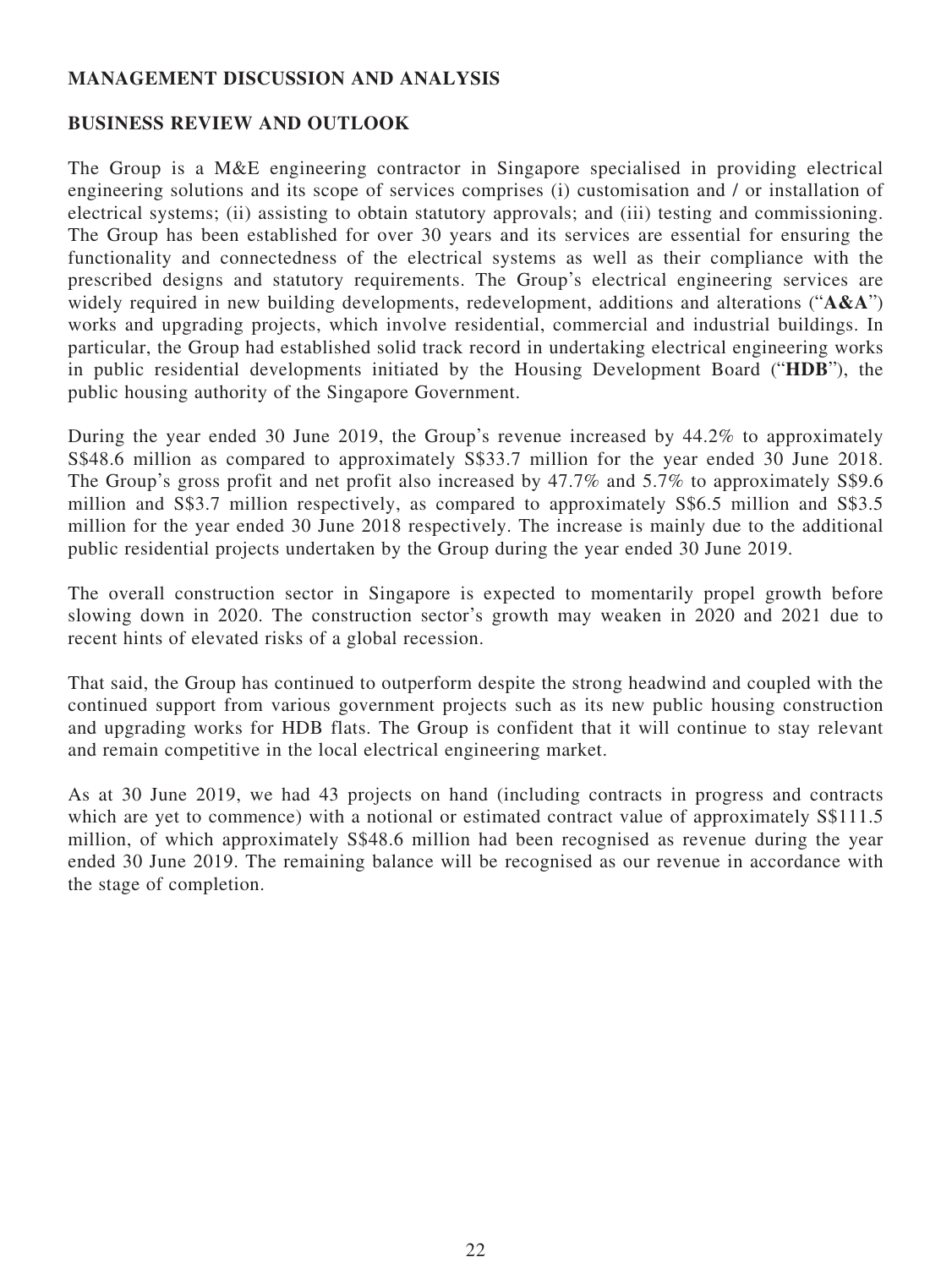## **FINANCIAL REVIEW**

|                     | For the year ended 30 June |                    |         |
|---------------------|----------------------------|--------------------|---------|
|                     | 2019                       | 2018               | Change  |
|                     | <b>S\$</b> million         | <i>S\$ million</i> | %       |
| Revenue             | 48.6                       | 33.7               | 44.2    |
| Gross profit        | 9.6                        | 6.5                | 47.7    |
| Gross profit margin | $19.8\%$                   | 19.3%              | $0.5\%$ |
| Net profit          | 3.7                        | 3.5                | 5.7%    |

### **Revenue**

The Group's principal operating activities are in the provision of electrical engineering services for both public and private sector projects. Our electrical engineering services are widely required in new building developments, redevelopment, A&A and upgrading projects, which involve residential, commercial and industrial buildings.

|                         | For the year ended 30 June |             |            |              |             |               |
|-------------------------|----------------------------|-------------|------------|--------------|-------------|---------------|
|                         |                            | 2019        |            |              | 2018        |               |
|                         | <b>Number</b>              |             |            | Number       |             |               |
|                         | of projects                |             |            | of projects  |             |               |
|                         | with revenue               | Revenue     | % of total | with revenue | Revenue     | $\%$ of total |
|                         | contribution               | S\$ million | revenue    | contribution | S\$ million | revenue       |
| Public sector projects  | 41                         | 42.1        | 86.6       | 38           | 30.7        | 91.1          |
| Private sector projects | 13                         | 6.5         | 13.4       | 15           | 3.0         | 8.9           |
| Total                   | 54                         | 48.6        | 100.0      | 53           | 33.7        | 100.0         |

The Group's overall revenue increased by approximately S\$14.9 million or approximately 44.2% from approximately S\$33.7 million for the year ended 30 June 2018 to approximately S\$48.6 million for the year ended 30 June 2019. The increase is mainly due to revenue contributed from public residential projects which has increased significantly by approximately S\$11.4 million or  $37.2\%$ .

Further, we also recorded an increase in revenue from private sector projects due to more works performed for 2 private sector projects, which contributed revenue of approximately S\$4.0 million for the year ended 30 June 2019 (approximately S\$0.3 million for the year ended 30 June 2018).

## **Cost of Services**

The Group's cost of services increased by approximately S\$11.9 million or approximately 43.5% from approximately S\$27.2 million for the year ended 30 June 2018 to approximately S\$39.1 million for the year ended 30 June 2019. Such increase in cost of services was generally in line with the increase in revenue.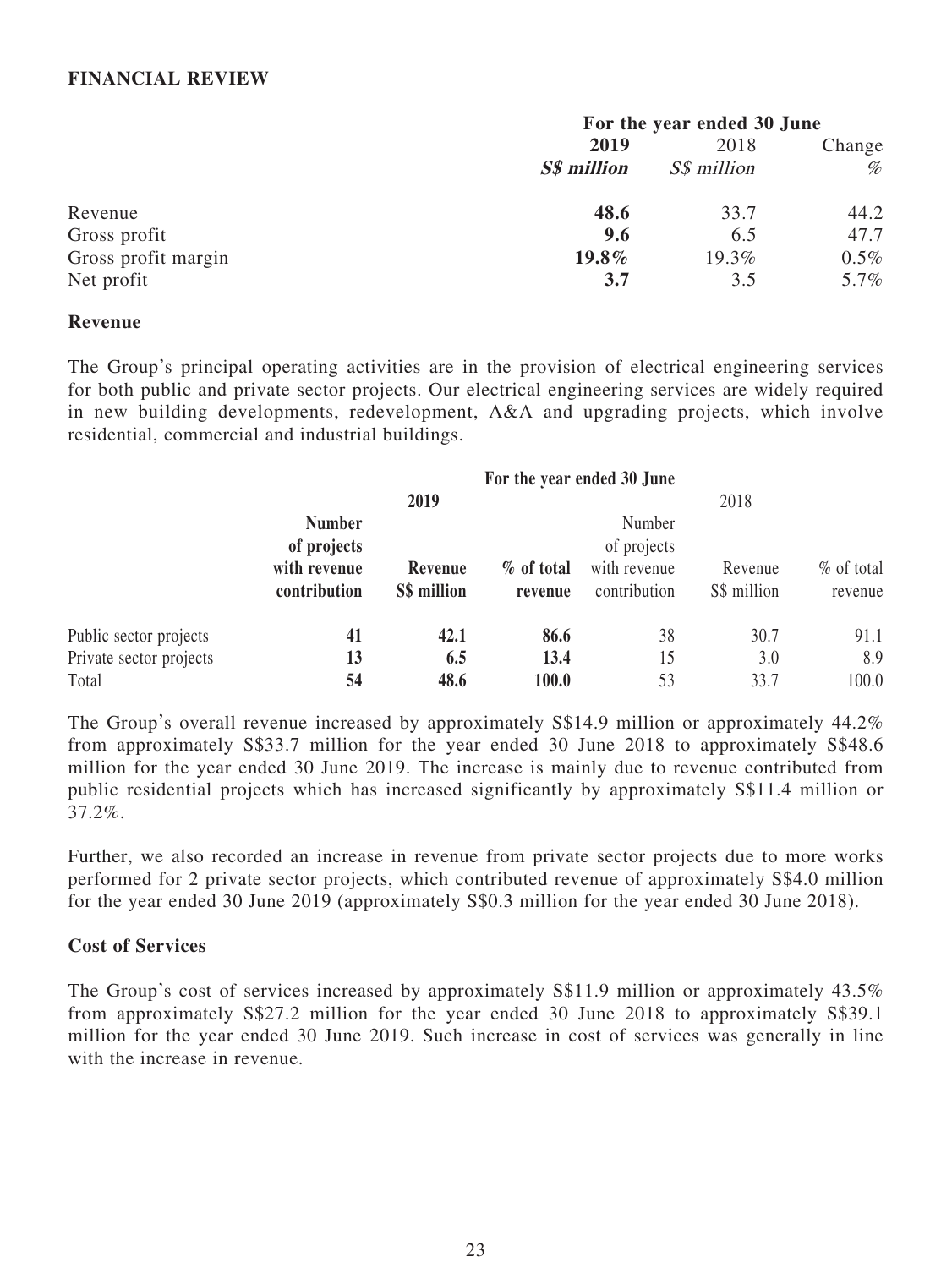# **Gross Profit and Gross Profit Margin**

|                         | For the year ended 30 June |                                   |      |             |                    |              |
|-------------------------|----------------------------|-----------------------------------|------|-------------|--------------------|--------------|
|                         |                            | 2019                              |      |             | 2018               |              |
|                         |                            | Revenue Gross profit Gross profit |      | Revenue     | Gross profit       | Gross profit |
|                         | margin                     |                                   |      |             | margin             |              |
|                         | <b>S\$</b> million         | <b>S\$ million</b>                | %    | S\$ million | <i>S\$ million</i> | %            |
| Public sector projects  | 42.1                       | 8.3                               | 19.7 | 30.7        | 5.6                | 18.2         |
| Private sector projects | 6.5                        | 1.3                               | 20.0 | 3.0         | 0.9                | 30.0         |
| Total                   | 48.6                       | 9.6                               | 19.8 | 33.7        | 6.5                | 19.3         |

The gross profit of the Group for the year ended 30 June 2019 amounted to approximately S\$9.6 million, representing an increase of approximately 47.3% as compared with approximately S\$6.5 million for the year ended 30 June 2018, which was driven by an increase in revenue for the same period. The Group's gross profit margin for the year ended 30 June 2019 was approximately 19.8%, which was relatively stable when compared to approximately 19.3% for the year ended 30 June 2018.

# **Other Income**

Other income mainly included income from (i) interest income from banks, (ii) government grants, (iii) rental income, (iv) sponsorship income and (v) sundry income. During the year ended 30 June 2019, other income amounted to approximately S\$0.2 million (2018: approximately S\$0.3 million). The decrease in other income was mainly due to lesser bank interest income and government grant received for the year ended 30 June 2019, which was slightly offset by increase in new sponsorship income.

## **Other Gains or Losses**

Other gains or losses mainly included (i) net exchange gain or loss, (ii) gain or loss on disposal of property, plant and equipment, (iii) reversal of allowance for bad and doubtful debts and (iv) reversal of provision for liquidated damages. During the year ended 30 June 2019, other gains or losses amounted to approximately S\$0.3 million (2018: approximately S\$0.2 million). The increase in other gains was mainly due to a reversal of provision for liquidated damages during the year ended 30 June 2019.

## **Administrative Expenses**

The administrative expenses of the Group for the year ended 30 June 2019 amounted to approximately S\$2.4 million, representing an increase of approximately 44.9% compared with approximately S\$1.7 million for the year ended 30 June 2018, mainly due to the increase in our headcount and salary increments, increase in auditors' remuneration and increase rental expenses for office premises.

# **Finance Costs**

Finance costs for the year ended 30 June 2019 was nil as compared to the year ended 30 June 2018 of approximately S\$39,000.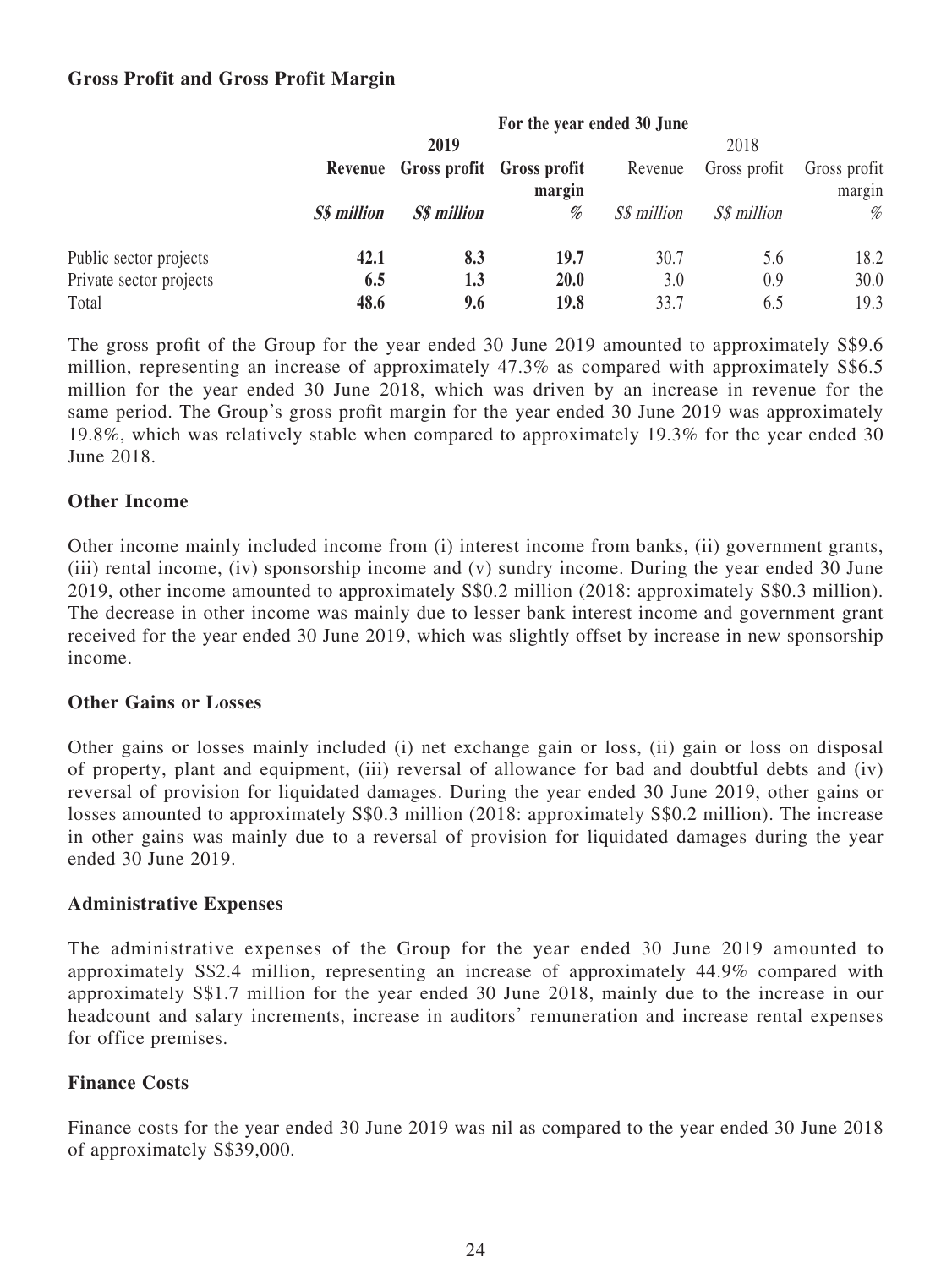# **Income Tax Expense**

The Group's income tax expense increased to approximately S\$1.4 million for the year ended 30 June 2019 from approximately S\$0.8 million for the year ended 30 June 2018. Such increase was mainly driven by the increase in assessable profit, excluding the tax effect of the non-deductible listing expenses of approximately S\$2.6 million incurred during the year ended 30 June 2019.

# **Net Profit**

Profit attributable to owners of the Company for the year ended 30 June 2019 increased by approximately S\$0.2 million from approximately S\$3.5 million for the year ended 30 June 2018 to S\$3.7 million for the year ended 30 June 2019. Excluding the listing expenses of approximately S\$0.9 million and S\$2.6 million for the year ended 30 June 2018 and 30 June 2019 respectively, the profits for the year ended 30 June 2018 and 30 June 2019 of the Group would have been approximately S\$4.4 million and S\$6.3 million respectively and the increase of profit would have been approximately 40.9% year-on-year.

# **Final Dividend**

The Board did not recommend the payment of a final dividend for the year ended 30 June 2019 (2018: S\$3.0 million).

# **Liquidity, Financial Resources and Capital Structure**

The Company's shares were successfully listed on the Main Board of the Stock Exchange on 5 July 2019 and there has been no change in capital structure of the Group since then. The Company's capital comprises ordinary shares and capital reserves. The Group finances its working capital, capital expenditures and other liquidity requirements through a combination of its cash and cash equivalents, cash flows generated from operations and net proceeds from the Share Offer.

The Group adopts a prudent cash and financial management policy. The Group's cash, mainly denominated in SGD, USD and HKD, are generally deposited with certain financial institutions.

As at 30 June 2019, the Group had total cash and bank balances of approximately S\$6.0 million, which is the same as the year ended 30 June 2018. The Group does not have any bank borrowings or obligations under finance lease as at 30 June 2019 and 30 June 2018.

# **Pledge of Assets**

The Group did not pledge any assets to secure any banking facilities or bank loans during the years ended 30 June 2018 and 30 June 2019.

# **Treasury Policy**

The Group has adopted a prudent financial management approach towards it treasury policy and thus maintained a healthy financial position throughout the year. The Board closely monitors the Group's liquidity position to ensure that the liquidity structure of the Group's assets, liabilities, and other commitments can meet its funding requirements all the time.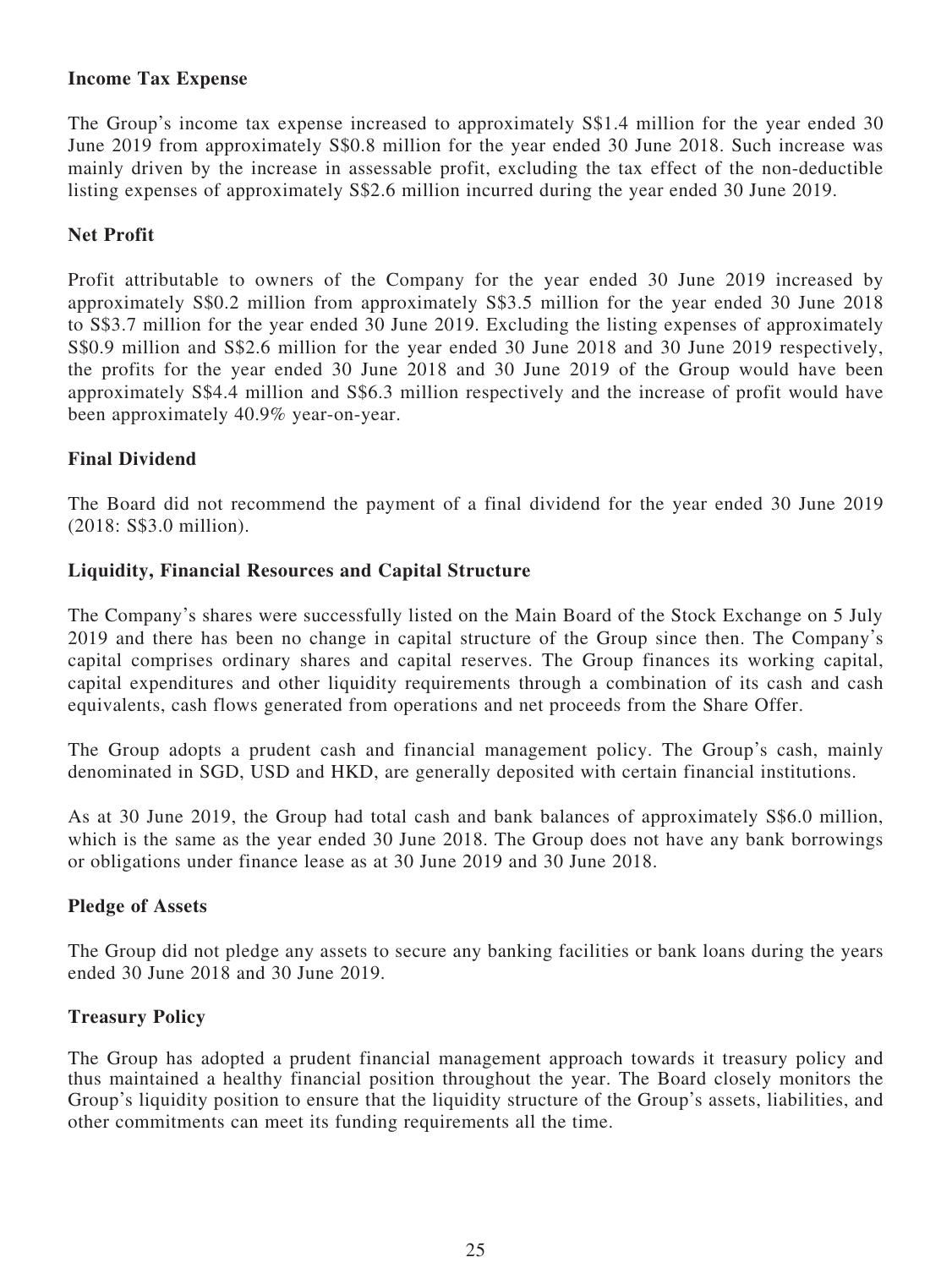## **Foreign Exchange Risk**

The Group mainly operates in Singapore. Most of the operating transactions and revenue were settled in Singapore dollars and the Group's assets and liabilities are primarily denominated in Singapore dollars. However, the Group has certain bank balances denominated in US\$ and HK\$ amounting to S\$4.0 million as at 30 June 2019 which expose the Group to foreign currency risk. The Group manages the risk by closely monitoring the movements of the foreign currency rate.

## **Gearing Ratio**

Gearing ratio is calculated by dividing all borrowings by total equity at the period-end date and expressed as a percentage. The gearing ratio of the Group as at 30 June 2019 was nil (as at 30 June 2018: nil).

## **Significant Investment, Material Acquisitions and Disposal of Subsidiaries and Associated Companies**

Apart from the reorganisation in relation to the Listing (as set out under the section headed "History, Development and Reorganisation" of the prospectus of the Company dated 20 June 2019 (the "**Prospectus**")), there were no significant investments held, material acquisitions or disposals of subsidiaries and affiliated companies by the Group during the year ended 30 June 2019. Save for the business plan as disclosed in the Prospectus, there was no plan for material investments or capital assets as at 30 June 2019.

## **Future Plans for Material Investments or Capital Assets**

Save as disclosed in the Prospectus, the Group did not have other future plans for material investments or capital assets as at 30 June 2019.

## **Employees and Remuneration Policy**

As at 30 June 2019, the Group had a total of 191 employees (2018: 181 employees), including executive Directors. Total staff costs including Directors' emoluments in the year ended 30 June 2019 amounted to approximately S\$6.0 million (2018: approximately S\$4.7 million), salaries, wages and other staff benefits, contributions and retirement schemes. In order to attract and retain high quality staff and to enable smooth operations within the Group, the remuneration policy and package of the Group's employees are periodically reviewed. The salary and benefit levels of the employees of the Group are competitive (with reference to market conditions and individual qualifications and experience). The Group provides adequate job training to the employees to equip them with practical knowledge and skills. Apart from central provident fund and job training programs, salary increments and discretionary bonuses may be awarded to employees according to the assessment of individual performance and market situation. The emoluments of the Directors have been reviewed by the remuneration committee of the Company, having regard to the Company's operating results, market competitiveness, individual performance and achievement, and approved by the Board.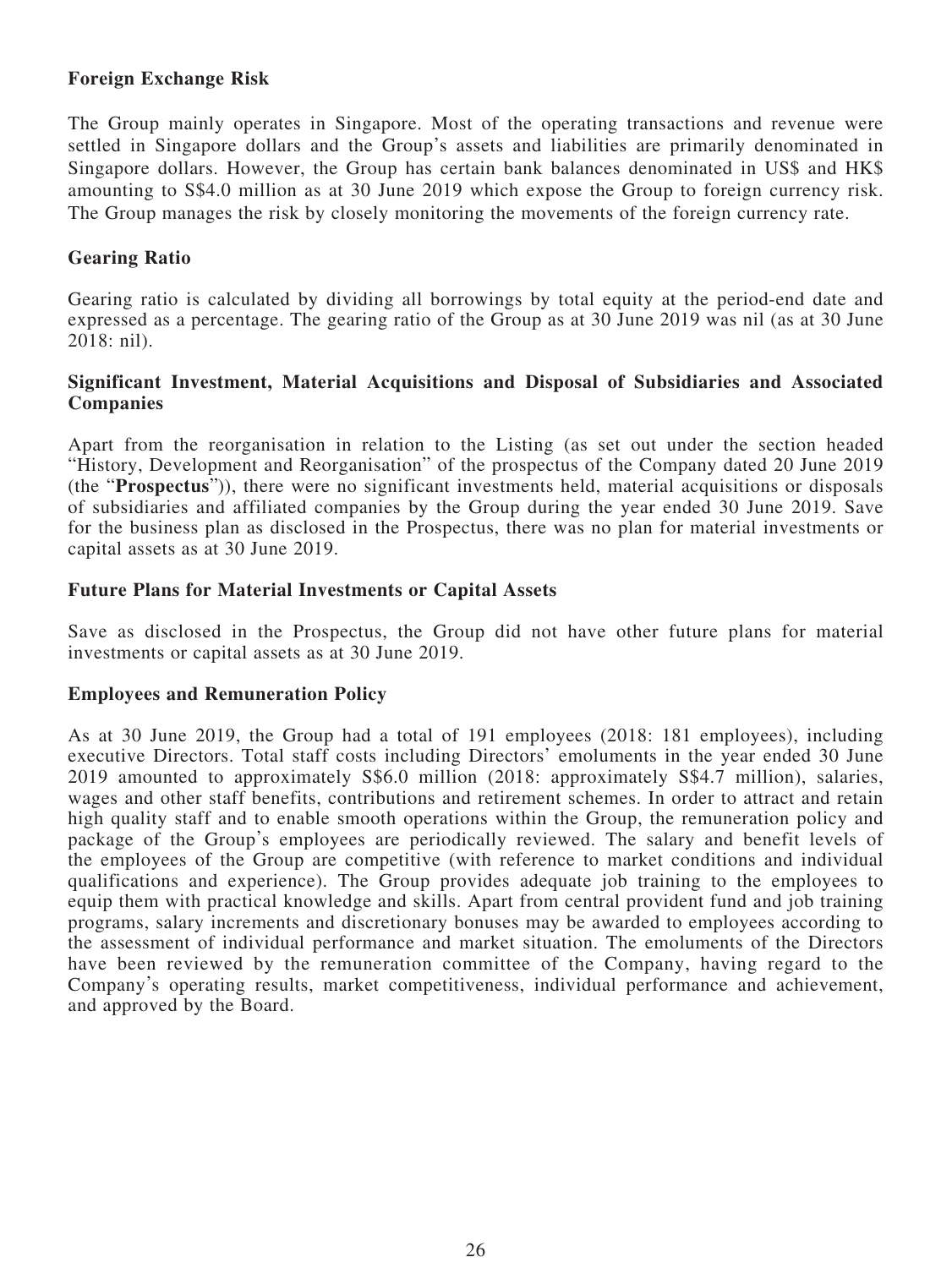# **Contingent Liabilities**

As at 30 June 2019, the Group had performance bonds of approximately S\$0.9 million (2018: S\$0.6 million) given in favour of the Group's customers as security for the due performance and observance of our Group's obligation under the contracts entered into between our Group and the customers. The performance guarantees will be released upon completion of the contracts.

## **Capital Expenditures and Capital Commitments**

During the year ended 30 June 2019, the Group acquired items of property, plant and equipment of approximately S\$0.1 million (2018: S\$0.1 million).

As at 30 June 2019, the Group had no material capital commitments.

### **Use of Net Proceeds from the Share Offer**

The net proceeds from the Share Offer were approximately HK\$95.0 million (after deducting listing expenses). In line with the future plans and the proceeds as set out in the Prospectus, the Group plans to allocate the net proceeds for the purposes as outlined below.

| <b>Purposes</b>                                                                                                                                                                                                               | S\$ million | Approximate<br>Percentage of<br>the Total Net<br><b>Proceeds</b> |
|-------------------------------------------------------------------------------------------------------------------------------------------------------------------------------------------------------------------------------|-------------|------------------------------------------------------------------|
| Acquisition of a Singapore-based air-conditioning and mechanical ventilation<br>contractor which is registered under the workhead of ME01 (air-conditioning,<br>refrigeration and ventilation works) with at least "L4" grade | 40.6        | 42.7%                                                            |
| Strengthening our manpower by recruiting additional staff                                                                                                                                                                     | 14.5        | 15.3%                                                            |
| Expanding our premises for our various operational needs                                                                                                                                                                      | 10.4        | 10.9%                                                            |
| Financing our upfront costs and working capital requirements at the early stage of<br>carrying out our electrical engineering projects                                                                                        | 9.5         | 10.0%                                                            |
| Financing the acquisition of additional machinery and equipment                                                                                                                                                               | 8.0         | $8.4\%$                                                          |
| Purchasing a building information modeling software together with certain<br>ancillary supporting hardware device and upgrading our enterprise resource<br>planning system                                                    | 5.1         | 5.4%                                                             |
| Financing the acquisition of additional lorries                                                                                                                                                                               | 1.6         | $1.7\%$                                                          |
| Reserved as our general working capital                                                                                                                                                                                       | 5.3         | 5.6%                                                             |